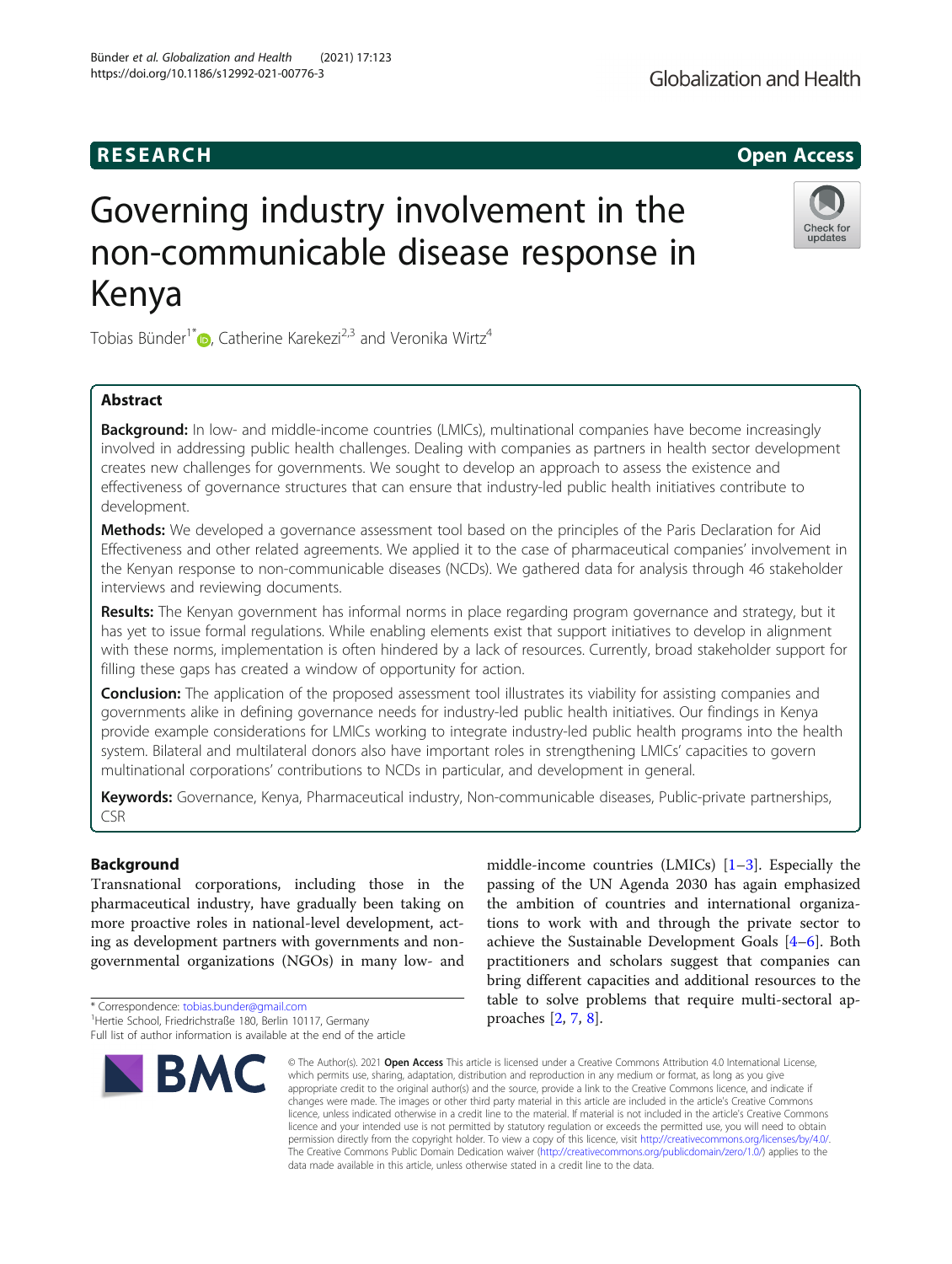In global health, the number of access-to-medicines and other global health initiatives involving pharmaceutical companies or their foundations has significantly increased in recent years [\[9](#page-13-0)]. Pharmaceutical companies have taken on especially strong roles as development partners for LMICs addressing non-communicable diseases (NCDs) [[10](#page-13-0)]. The industry has both expertise and strategic interests in supporting LMIC's NCD response, as medicines for NCDs constitute the core business of many pharmaceutical companies [\[11\]](#page-13-0). Most other global health donors are still shying away from NCDs and continue to focus on other health challenges [\[12](#page-13-0)].

Research on the role of business in development has repeatedly pointed out that there is – at best - only anecdotal evidence to support the assumed positive effect of multinational companies acting as development agents [\[13](#page-13-0)–[16\]](#page-13-0). Thus, global health scholars and policymakers are divided over the desirability of the growing involvement of pharmaceutical and other companies in public health efforts in LMICs. Some perceive it as an opportunity to tap into additional resources and expertise [\[17](#page-13-0), [18](#page-13-0)]. Those with more critical perspectives are concerned that companies use their involvement to gain more influence in global health governance [[19](#page-13-0), [20](#page-13-0)]. Critics have also identified risks of industry involvement in countries' health systems [\[21](#page-13-0), [22](#page-13-0)]: because corporate interests do not necessarily align with public health priorities, corporate development initiatives may lead to undesirable diversion of limited local resources. Corporations might also gain undue influence through these activities that they could later use to steer future decision-making to their own advantage. To address these concerns, advocates have suggested that it is important for LMICs' governments to actively steer and regulate private sector involvement [\[17,](#page-13-0) [21,](#page-13-0) [22](#page-13-0)]. The World Health Organization (WHO) has developed a checklist for governments dealing with corporate access to medicines initiatives [[21\]](#page-13-0)—however, gaps remain in understanding the extent to which this or other proposed structures and processes for stronger governance have been adopted by countries.

Thus, this paper asks: how and to what extent can LMIC governments govern industry involvement in development initiatives? What challenges do governments face, and what lessons can we derive from their current efforts? The paper begins by reviewing the principles for governance of health and development initiatives that we integrated into an assessment tool. We then use the tool to focus on the case of Kenya, which has been a leader among LMICs in experimenting with industry involvement in responding to the expanding challenge of NCDs.

Thereby the paper aims to assess the degree to which the Kenyan government has already implemented governance structures and processes to promote the effectiveness of pharmaceutical corporations' involvement in the NCD response. It highlights some of the challenges this effort has faced and derives lessons from Kenya's experience for other countries dealing with a growing number of industry-led programs.

# The Paris declaration on aid effectiveness as a governance framework

In 2005, more than 100 donor and aid-receiving countries, as well as major international NGOs and multilateral institutions, agreed on the Paris Declaration on Aid Effectiveness [\[23](#page-13-0)], which lays out a set of five partnership principles for development: country ownership of development efforts, alignment with local systems and priorities, harmonization among initiatives, managing for results, and mutual accountability. The 2008 Accra Agenda for Action [\[23](#page-13-0)] affirmed these principles and added stakeholder inclusivity as a sixth element. While the effectiveness of donor aid also depends on other factors, many of which are case- or country-specific, these principles represent a set of necessary or enabling conditions and rights-based norms.

The Paris Declaration is the leading framework on how to conduct development cooperation. The Paris Declaration does not explicitly address the private sector, but there is no reason to assume that its principles would be less valid for corporations when they act as development partners [\[24\]](#page-13-0). International global health donors further committed to a sector-specific application of these principles in the 2007 International Health Partnership [[25\]](#page-13-0). In 2016, IHP evolved into the UHC2030 coalition, whose "Global Compact" also directly refers to the Paris Declaration [[26\]](#page-13-0).

There is an established practice of referring to these principles in academic work that analyzes and evaluates corporate global health efforts [[20](#page-13-0), [22](#page-13-0), [27](#page-13-0)–[29\]](#page-13-0). Recent actions to lay out guidelines for the pharmaceutical industry's global health efforts, such as the WHO policy brief or the partnership principles of the industry's Access Accelerated alliance, also build on the Paris Declaration [[21,](#page-13-0) [30\]](#page-13-0). Table [1](#page-2-0) shows how the guiding principles are presented in these different documents, from the general aid effectiveness agenda to the specific case of NCDs. The column on the far-right offers several examples of why following aid principles is not necessarily in companies' interests. These include concerns about the costs involved in collaboration processes, losing control of corporate resources, and being forced to act against their own profit-making interests. Given potential inconveniences and conflicts of interest, governments cannot rely on companies' adherence to established, but voluntary, principles in international aid.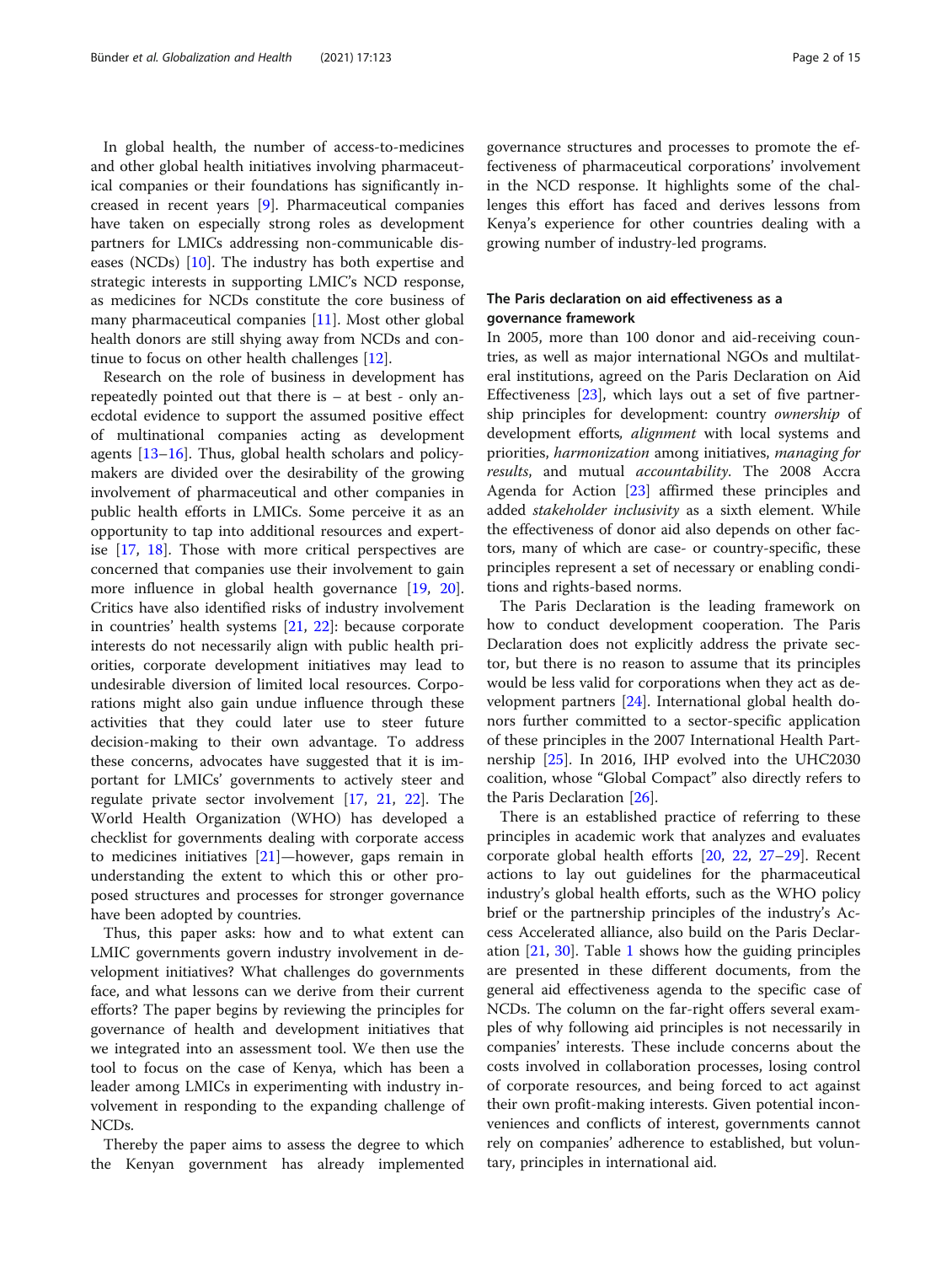# <span id="page-2-0"></span>Table 1 Aid effectiveness principles and potential challenges

| Principle                         |                                        | <b>Universal</b>                                                                                                                                                                                                               | Health, in general                                                                                                                                                               | Health, industry initiatives                                                                                                                            |                                                                                                                                                                                                                                            | <b>Potential</b>                                                                                                                                                                                                                            |
|-----------------------------------|----------------------------------------|--------------------------------------------------------------------------------------------------------------------------------------------------------------------------------------------------------------------------------|----------------------------------------------------------------------------------------------------------------------------------------------------------------------------------|---------------------------------------------------------------------------------------------------------------------------------------------------------|--------------------------------------------------------------------------------------------------------------------------------------------------------------------------------------------------------------------------------------------|---------------------------------------------------------------------------------------------------------------------------------------------------------------------------------------------------------------------------------------------|
|                                   |                                        | <b>Paris Declaration</b><br>& Accra Agenda<br>for Action (2005/<br>2008) [23]                                                                                                                                                  | UHC 2030 Global<br>Compact (2018) [26]                                                                                                                                           | <b>WHO Policy Brief</b><br>for governments<br>$(2017)$ [21]                                                                                             | <b>Access Accelerated</b><br>guiding principles for<br>industry (2019) [30]                                                                                                                                                                | challenges for<br>industry as<br>development<br>partner                                                                                                                                                                                     |
| Program<br>strategy               | Alignment                              | "Donors base their<br>overall support on<br>partner countries'<br>national<br>development<br>strategies,<br>institutions and<br>procedures"                                                                                    | "All partners should<br>ensure their efforts are<br>evidence-based and align<br>with national priorities<br>and policies"                                                        | "Ensuring that<br>initiatives abide by all<br>national regulations;<br>align with national<br>health plans and<br>other development<br>plans and goals" | "Align with government<br>priorities and support<br>national efforts to build<br>sustainable access to<br>NCD prevention,<br>treatment and care<br>services"                                                                               | · Corporate strategio<br>interests might not<br>align with country<br>priorities.<br>• Preference for<br>creating parallel<br>company-<br>controlled struc-<br>tures, over invest-<br>ing in adapting<br>and improving<br>existing systems. |
|                                   | <b>Harmonization</b>                   | "Donors' actions are<br>more harmonized,<br>transparent and<br>collectively<br>effective."                                                                                                                                     | "Ensure coordination and<br>alignment of health<br>system strengthening<br>efforts at global, regional<br>and country levels and<br>appropriate linkages with<br>other sectors." | "Harmonization and<br>coordination with<br>existing programs<br>and future initiatives<br>should also take<br>place to avoid<br>duplication"            | "Build a collaborative<br>network of member<br>companies, partner<br>organizations, and other<br>key stakeholders to share<br>knowledge and support a<br>more coordinated<br>collective response to<br>NCDs"                               | • Competition<br>among companies<br>for reputation and<br>influence may<br>impede<br>willingness or<br>ability to<br>coordinate.<br>• Harmonization can<br>be more costly<br>and slower than<br>independent<br>action.                      |
|                                   | Ownership,<br>stakeholder<br>inclusion | "Donors commit to<br>respect partner<br>country leadership<br>and help<br>strengthen their<br>capacity to exercise<br>it."<br>"All partners -<br>including<br>donors, foundations<br>and civil society -<br>participate fully" | "Making health systems<br>everybody's business -<br>with engagement of<br>citizens, communities, civil<br>society and private sector"                                            | "Decision-making<br>should be open to<br>the public and<br>include NGOs and<br>other non-<br>governmental<br>stakeholders."                             | "Foster collaboration and<br>open communication<br>with local stakeholders at<br>all stages of program<br>development, execution<br>and evaluation"                                                                                        | • Thorough<br>stakeholder<br>involvement<br>requires additional<br>time, investment,<br>and complexity.<br>· Giving away<br>control and<br>influence can<br>jeopardize any<br>preconceived<br>ideas and priorities<br>for engagement.       |
| Program<br>implementation results | Managing by                            | "Developing<br>countries and<br>donors shift focus<br>to development<br>results and results<br>get measured."                                                                                                                  | "Accountability for results"                                                                                                                                                     | "Process for<br>monitoring and<br>evaluation has been<br>established"                                                                                   | "Apply appropriate<br>monitoring and<br>evaluation processes to<br>understand how a<br>program is contributing<br>to its stated goal(s),<br>including improved<br>health, and broadly share<br>learnings from successes<br>and challenges" | · Substantial<br>investment of<br>financial and<br>management<br>resources that<br>many corporations<br>are not willing to<br>make.                                                                                                         |
|                                   | <b>Accountability</b>                  | "Enhance mutual<br>accountability and<br>transparency in the<br>use of<br>development<br>resources"                                                                                                                            | "All partners should<br>recognise their<br>accountability to people<br>and communities."                                                                                         | "Have strong<br>mechanisms to<br>ensure financial,<br>performance, and<br>public accountability"                                                        | "Establish accountability<br>measures, manage<br>expectations, and build<br>mutual understanding"                                                                                                                                          | • Fear the<br>reputational effects<br>of reporting<br>negative results.<br>• Fear of sharing<br>information<br>considered<br>proprietary.                                                                                                   |

# Pharmaceutical industry-led NCD initiatives in Kenya

With 27 individual corporate programs by 11 different pharmaceutical companies running in January 2020, Kenya was the country with the greatest number of industry-led NCD programs, according to the monitoring platform Access Observatory ( [www.](http://www.accessobservatory.org)

[accessobservatory.org\)](http://www.accessobservatory.org). Industry-led programs have explicit social goals and are often structured as crosssector partnerships between companies, NGOs, and government agencies [[3](#page-13-0)]. Yet, they differ from more traditional global health partnerships [[31\]](#page-13-0) in that they are "designed and co-financed by companies and companies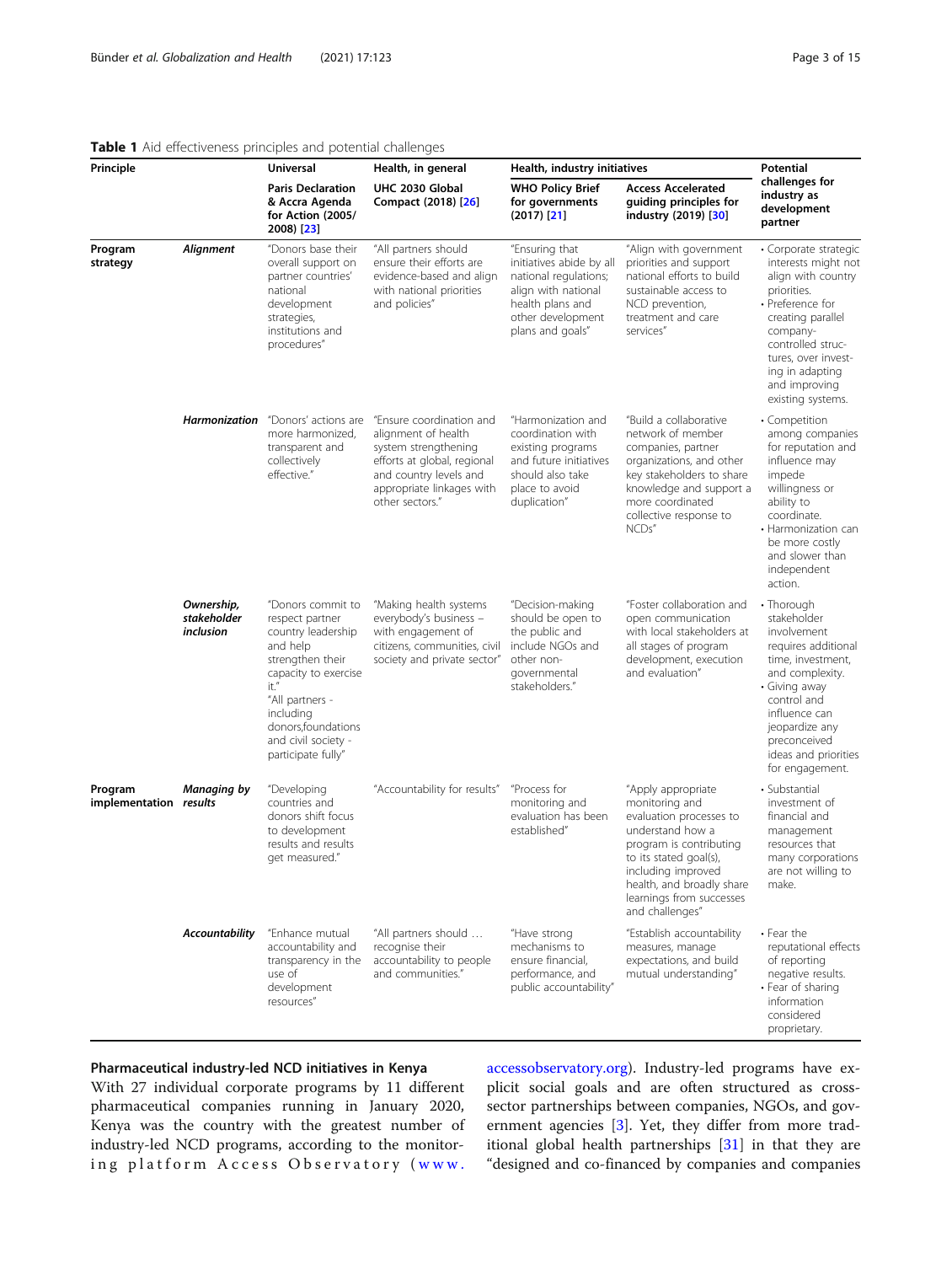take responsibility and credit for them" [\[28\]](#page-13-0). Whilst most companies work through their Kenyan business or their in-house corporate responsibility department, two of the eleven companies primarily work through their corporate foundations. Even though foundations are technically independent, in this paper, we treat them as extensions of their mother companies, as companies take credit for their work and corporate executives usually lead the foundations' governance. In Kenya, industry-led programs were mainly focused on cancer care, diabetes, and cardiovascular diseases. While some programs were primarily providing access to health products, the majority also involved elements of strengthening or providing health services, such as supporting health worker training, sponsoring screening campaigns and even development of policy and guidelines [[32\]](#page-13-0).

The international pharmaceutical industry has always had a large footprint in Kenya. Many companies have established their regional offices in the country, which constitutes one of Africa's most promising growth markets, works as a regional logistics hub, and has a marketfriendly political system. The launch of Access Accelerated (AA) in January 2017 reinforced industry involvement in Kenya's NCD response. AA is an industry-led alliance of more than twenty pharmaceutical companies collaborating with the World Bank, PATH, NCD Alliance, City Cancer Challenge, World Heart Federation, and RTI International to improve NCD care. AA engages in its own projects as well as serving as a coordination and standard-setting mechanism for industry-led NCD initiatives. In 2018, AA selected Kenya to be one of two pilot countries for deeper industry involvement in the NCD response.

Similar to global trends, NCDs have recently increased in political relevance in Kenya. The first NCD policy to be developed in Kenya was the National Diabetes Strategy in 2010, supported by the World Diabetes Foundation (WDF), which is funded by the company Novo Nordisk [\[33](#page-13-0)]. With increasing NCD prevalence and disease burden, more civil society organizations began pushing for NCDs, especially cancer, to be taken ser-iously [[34\]](#page-13-0). As a result of this attention and ongoing advocacy, various national NCD policies and legislative documents have been developed [\[35](#page-13-0)–[38\]](#page-14-0). However, implementation of the policies has been inconsistent. It differs by county, as Kenya's devolved constitution grants fiscal, political and operational responsibility for health services to county-level governments [\[39\]](#page-14-0). Further, there is a persistent lack of available resources for NCD services. Only a few development partners have thus far engaged in the NCD response, and domestic funding for health remains too limited to cover the necessary budgets. In the face of the growing public health need, and in light of the lack of available resources, national- and county-level actors turned to pharmaceutical companies as possible development partners in the Kenyan NCD response.

In line with the devolution process and the "Kenya Health Policy 2014-2030" [[40](#page-14-0)], the Kenyan government has been working on improving governance structures and processes to manage health sector partnerships. Most notably, the Ministry of Health, with support from WHO, is currently developing a new "Kenya Health Sector Partnership and Coordination Framework" [\[41](#page-14-0)], which aims to guide management of all types of partnerships, including with NGOs and the private sector, as well as with bilateral and international donors. This remains an ongoing process, and thus far has not primarily focused on industry-led programs.

# **Methods**

# Data collection

To assess how Kenya has implemented governance structure and processes for industry-led NCD programs, this paper builds on data that were collected from primary and secondary sources in two phases. Between June and December 2019, we collected gray literature (including government documents, reports by international organizations or donors, academic articles) on the Kenyan response to NCDs; we also gathered reports from AA and the pharmaceutical companies about industry activities in the country. We captured existing stakeholder statements about industry-led NCD initiatives that we found in online news media and in videos of public events such as NCD stakeholder forums and panel discussions available on YouTube. We also extracted the Access Observatory's data for Kenya to get an overview of which companies were working on which issues, and with which partners and strategies.

Based on the findings from that phase of data collection, we mapped stakeholders to identify organizations involved in the NCD space. Following a snowball sampling strategy, we started interviewing existing contacts within these organizations and asked them for links to other stakeholders. In total, we conducted 46 semistructured interviews with stakeholders from five sectors: the public sector (national and county government agencies and ministries); the private sector (transnational and local pharmaceutical companies, industry associations); civil society (patient and disease advocacy organizations, NGOs); international organizations (donor agencies, UN agencies); and the health sector (medical professional associations, health service delivery institutions). All interviewees were either directly managing projects involving pharmaceutical companies or held senior management positions in their respective organizations. The interviewees' organizations are listed in Table [2.](#page-4-0) The interviews, which were recorded, lasted between 26 and 103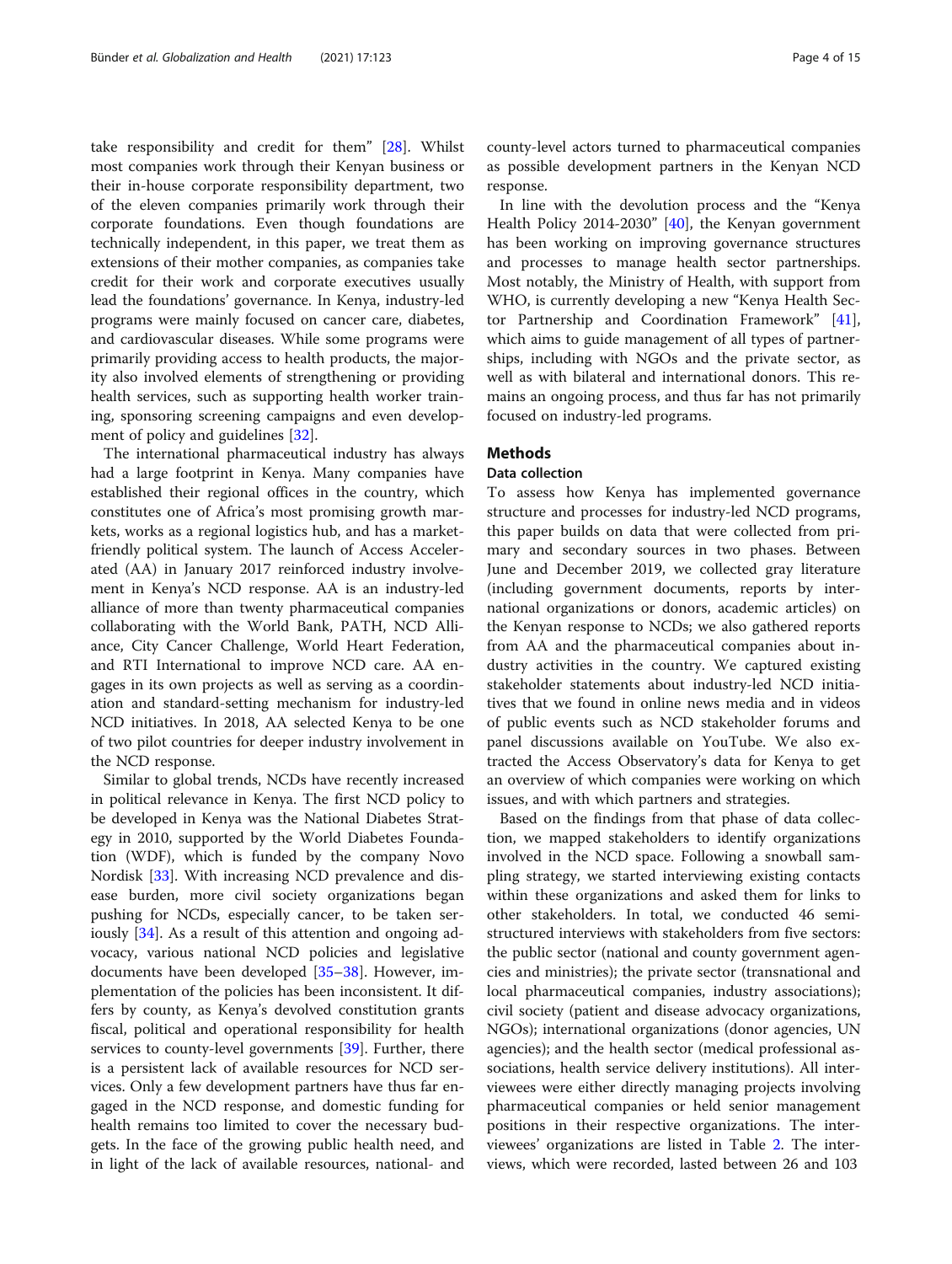|  | ----<br>- |  |
|--|-----------|--|
|  |           |  |
|  |           |  |

<span id="page-4-0"></span>

| Sector                         | <b>Organizations</b>                                                                                                                                                                                                                                                                      | <b>Number</b> |
|--------------------------------|-------------------------------------------------------------------------------------------------------------------------------------------------------------------------------------------------------------------------------------------------------------------------------------------|---------------|
| Public sector                  | Machakos County Ministry of Health, Meru County Ministry of Health, National Ministry of Health Department of<br>NCDs, National Cancer Institute, Pharmacy and Poisons Board,                                                                                                             |               |
| Civil society                  | Amref, Beyond Zero Campaign, Beth Mugo Cancer Foundation, Christian Health Association Kenya, Doctors Without 14<br>Borders Kenya, Kenya Hospice and Palliative Care Association, Kenya Network of Cancer Organizations, Kenya Red<br>Cross Society, NCD Alliance Kenya, Women for Cancer |               |
| Health sector                  | International Cancer Institute, Kenya Cardiac Society, Kenya Society for Hematology and Oncology, Meru Teaching<br>and Referral Hospital, Nairobi Hospital                                                                                                                                |               |
| Private sector                 | Access Accelerated, Biodeal Laboratories, Kenya Association of Pharmaceutical Industries, Kenya Healthcare<br>Federation, Merck, Medtronics, Novartis, Roche, Takeda,                                                                                                                     | 15            |
| International<br>organizations | Development Partners in Health Kenya, GIZ, WHO, World Bank, UN SDG Partnership Platform                                                                                                                                                                                                   |               |
|                                | Total number of interviews conducted:                                                                                                                                                                                                                                                     | 46            |

min. Subsequently, we transcribed all interviews. We obtained the interviewees' consent to record their interviews and assured them that they would remain anonymous. Thus, quotes are not attributed to names, job titles, or organizations, but only refer to the interviewee's sector (government, health services, civil society, pharmaceutical industry). The project underwent ethics review by Strathmore University's Institutional Review Board (SU-IERC0574/19).

### Data analysis

While different tools exist to assess the internal governance of individual programs and partnerships [[27,](#page-13-0) [42](#page-14-0)], we did not find any framework to study the overarching governance of involving industry-led NCD programs in the health system. Thus, we developed an assessment tool based on the principles of the Paris Declaration. Our goal was to identify a set of governance elements that governments could put in place to shape how companies adhere to these principles. In this framework we grouped the principles of alignment and harmonization together, as both affect the design of program strategies. Management by results and accountability were analyzed together as benchmarks for governing program implementation. Finally, ownership and stakeholder inclusion were included as cross-cutting procedural principles, highlighting the roles that governments and affected groups should play in deciding about strategy as well as being involved in program implementation.

We identified both regulatory and enabling elements [[43\]](#page-14-0). Regulatory elements are rules and norms about how corporations design and govern programs. These could be either formalized in policies or guidelines or just exist as informal norms. Regulatory elements have sanction mechanisms for non-compliance—these may be formal or informal, such as refusing to grant permission for program activities, withdrawing public resources, or damaging a company's reputation. Enabling elements are any activities or structures that make it easier for corporations to adhere to the principles, such as provision of public data for needs assessments, or conducting stakeholder forums that corporations could use for better harmonization. In sum, country governance frameworks can shape the adherence of companies to the guiding principles in two ways: turning guiding principles into enforceable local rules and norms, and by assisting companies to set their programs up according to the principles.

Our selection of governance elements for assessment draws on three sources: First, on thoughts about governance frameworks for cross-sector partnerships [\[43,](#page-14-0) [44](#page-14-0)]. Second, we adopted suggestions made by the WHO for country responses to incorporate access to medicine initiatives which we described in the introduction and Table [1.](#page-2-0) Third, we identified relevant governance elements from the draft "Kenyan Health Sector Partnership and Coordination Framework" [\[41](#page-14-0)], which remained under review at the time of writing. We assigned each element to a single principle of the Paris Declaration for parsimony's sake, even though some may be associated to multiple principles. Review meetings, for example, are certainly both important for *managing by results* and *ac*countability alike.

Table [3](#page-5-0) presents an overview of the assessment tool. The left column lists the Paris Declaration Partnership principles. The next column includes the regulatory and enabling elements as described above. The column furthest on the right lays out how each governance element can shape adherence to a given principle and as well as questions to assess a specific case. We used the assessment questions to code our interview transcripts with the help of the software MAXQDA and to review archival data in order to obtain answers to each individual question of our framework. If interviewees had conflicting perspectives on a question, we corroborated accounts through additional interviews or document review and report these nuances in the results section.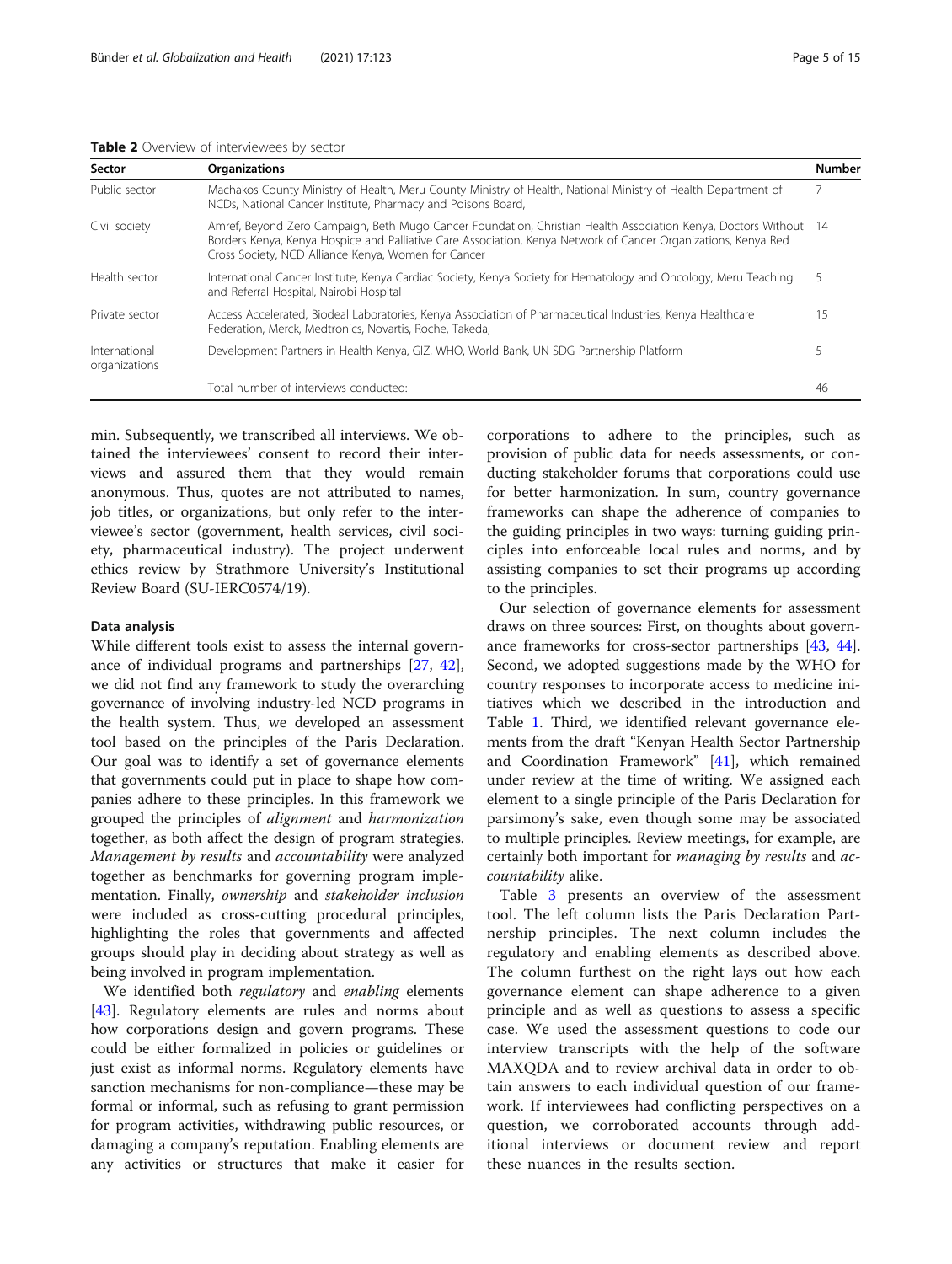# <span id="page-5-0"></span>Table 3 Assessment tool

| Partnership principles    |                                                | Governance<br>Rationale for how element shapes adherence<br>elements     |                                                                                                                                                                                            | <b>Assessment questions</b>                                                                                                                                                                                                                                                                          |  |
|---------------------------|------------------------------------------------|--------------------------------------------------------------------------|--------------------------------------------------------------------------------------------------------------------------------------------------------------------------------------------|------------------------------------------------------------------------------------------------------------------------------------------------------------------------------------------------------------------------------------------------------------------------------------------------------|--|
| Program<br>strategy       | Cross-cutting                                  | Regulation                                                               | Stating and implementing the government's<br>expectations about designing program strategy (e.g.<br>outlining requirements for needs assessments or<br>stakeholder involvement)            | • Do formal policies or legislation exist<br>that regulate program design?<br>· If not, do clearly stated informal<br>norms exist of what government<br>expects from companies in this<br>regard?<br>• In how far are these rules or norms<br>backed up with sanctions to enforce<br>compliance?     |  |
|                           | Alignment                                      | Direct<br>government<br>support                                          | Assisting companies in aligning with country<br>priorities                                                                                                                                 | • Does government support program<br>design processes with public<br>resources (staff time, funds etc.)?                                                                                                                                                                                             |  |
|                           |                                                | Provision of<br>strategies and<br>policies                               | Identifying a government strategy with which<br>companies can align their programs                                                                                                         | • Do sector strategies exist for<br>companies to align with?<br>• Is this information accessible for<br>companies?                                                                                                                                                                                   |  |
|                           |                                                | Provision of data                                                        | Finding or generating data so companies can assess<br>needs and align accordingly                                                                                                          | • Does government provide data (e.g.,<br>on NCD prevalence and health system<br>capacities) for needs assessments?<br>• Is this information accessible for<br>companies?                                                                                                                             |  |
|                           |                                                | Harmonization Mechanisms for<br>information<br>sharing among<br>partners | Sharing knowledge about stakeholders' activities to<br>enable harmonization                                                                                                                | • Does a registry of active NCD<br>programs exist for better<br>harmonization?<br>• Is it complete and updated regularly?<br>• Can companies access this<br>information?<br>• Does government host an exchange<br>structure for partners to plan jointly?<br>• Is it open for companies?             |  |
|                           | Ownership<br>and<br>stakeholder<br>involvement | Structures for<br>stakeholder<br>engagement                              | Identifying and participating in existing engagement<br>structures makes it easier for companies to broadly<br>consult stakeholders                                                        | • Does the government host<br>stakeholder engagement structures?<br>• Do companies have access to them?                                                                                                                                                                                              |  |
| Program<br>implementation | Cross-cutting                                  | Regulation                                                               | Stating and implementing government expectations<br>regarding the design of program governance (e.g.,<br>outlining requirements for representation on<br>governance boards or M&E systems) | • Do formal policies or legislation exist<br>that regulate program governance?<br>· If not, do clearly stated informal<br>norms exist of what government<br>expects from companies in this<br>regard?<br>• In how far are these rules or norms<br>backed up with sanctions to enforce<br>compliance? |  |
|                           | results                                        |                                                                          | Managing by Results framework Guiding companies in setting up M&E systems                                                                                                                  | • Does the government provide a<br>unified results framework that<br>companies can build on?                                                                                                                                                                                                         |  |
|                           | Accountability                                 | Reporting<br>structures                                                  | Offering platform for reporting results and creating<br>transparency                                                                                                                       | • Does the government provide a<br>public reporting framework where<br>results can be shared transparently?                                                                                                                                                                                          |  |
|                           |                                                | Government<br>oversight                                                  | Accountability through participation in governance<br>structures of individual programs                                                                                                    | · Does government join governance<br>structures of corporate programs?                                                                                                                                                                                                                               |  |
|                           |                                                | Review meetings                                                          | Providing space for companies to broadly present<br>and discuss results                                                                                                                    | · Does government host regular review<br>meetings where companies can<br>report on progress?                                                                                                                                                                                                         |  |

# Results

# Partnership principles in program strategy

Kenya's National NCD Strategy 2015–2020 [[35\]](#page-13-0) underlines a need for cross-sector partnerships, but it does not specify expectations about how partnerships develop

their strategies. Although there are no formal policies or laws guiding the design of industry-led NCD programs, informal local norms exist that govern how companies should act if they intend to launch a NCD program (see Table [4](#page-6-0) below for a summary). In our interviews,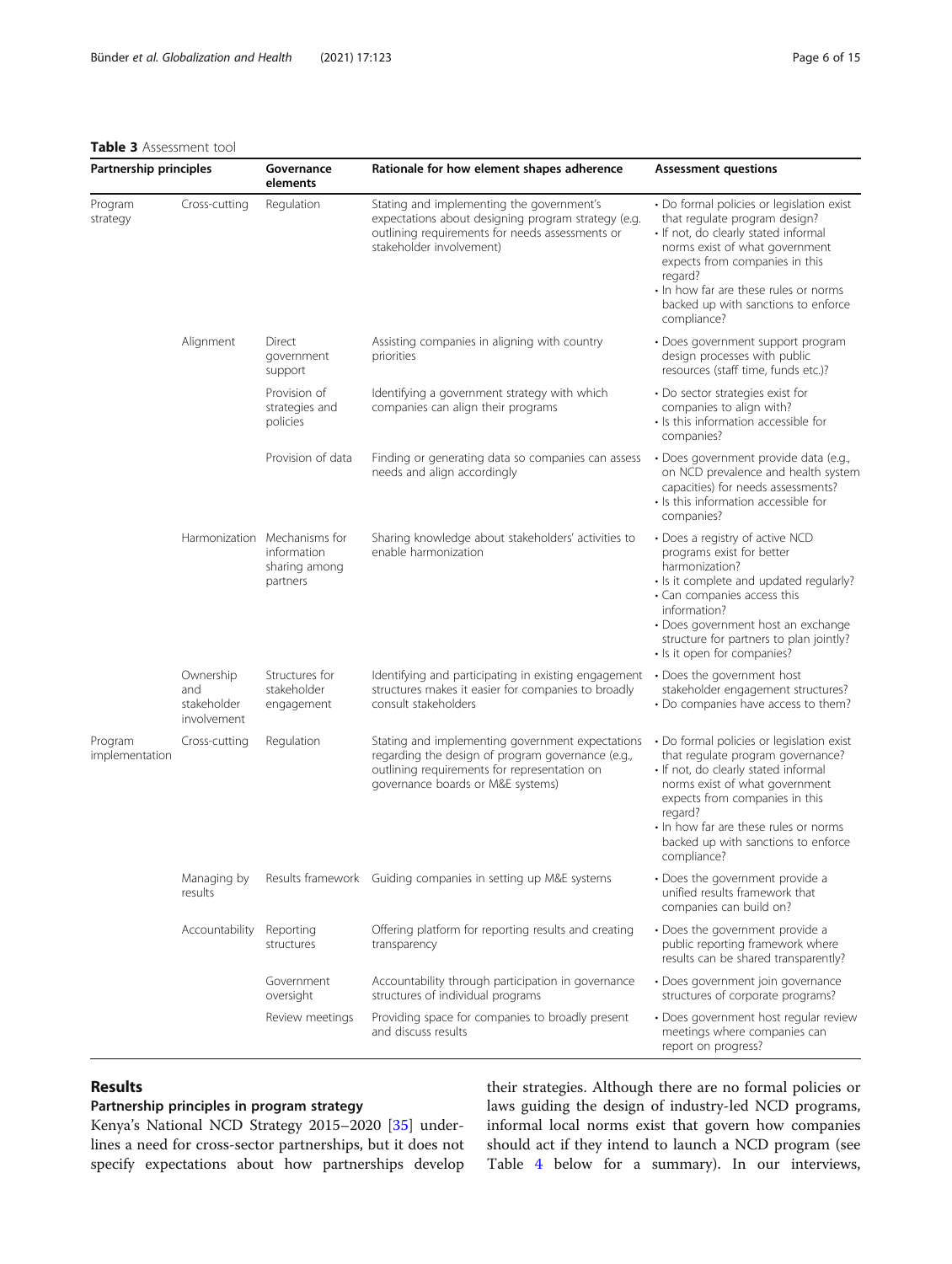### <span id="page-6-0"></span>Table 4 Kenya Results: Program strategy

| Partnership principles |                                             | Governance<br><b>Assessment questions</b><br>elements   |                                                                                                                 | Assessment of the situation in Kenya                                                                                                                                                                                                                                                                   |  |
|------------------------|---------------------------------------------|---------------------------------------------------------|-----------------------------------------------------------------------------------------------------------------|--------------------------------------------------------------------------------------------------------------------------------------------------------------------------------------------------------------------------------------------------------------------------------------------------------|--|
| Program<br>strategy    | Cross-cutting                               | Regulation                                              | Do formal policies or legislation exist that<br>regulate program design?                                        | • No formal rules or laws existed at the time of the research.<br>• The health sector partnership framework was under<br>development.                                                                                                                                                                  |  |
|                        |                                             |                                                         | If not, do clearly stated informal norms<br>exist of what government expects from<br>companies in this regard?  | • Government expects to be consulted on programs that<br>interact with the health system.<br>· Government and civil society expect companies to use<br>NCD technical working groups for stakeholder<br>consultation.                                                                                   |  |
|                        |                                             |                                                         | In how far are these rules or norms backed<br>up with sanctions to enforce compliance?                          | · Only informal sanctions are currently in place to pressure<br>companies into meeting government expectations (e.g.<br>through non-cooperation or withholding licenses).                                                                                                                              |  |
|                        | Alignment                                   | Direct government<br>support                            | Does government support program design<br>processes with public resources (staff time,<br>funds etc.)?          | • MoH assigns technical teams to support program<br>development.<br>• MoH lacks sufficient capacity to do this for all industry-led<br>programs.                                                                                                                                                       |  |
|                        |                                             | Provision of<br>strategies and<br>policies              | Do sector strategies exist for companies to<br>align with?                                                      | • A broad set of policies and strategies are in place at<br>national level.<br>• County development plans do not always exist and are<br>often not costed.                                                                                                                                             |  |
|                        |                                             |                                                         | Is this information accessible for<br>companies?                                                                | · Existing strategies are publicly accessible.<br>• A complete and easily database is not available.                                                                                                                                                                                                   |  |
|                        |                                             | Provision of data                                       | Does government provide data (e.g. on<br>NCD prevalence and health system<br>capacities) for needs assessments? | • Publicly available data are not always complete or<br>updated.                                                                                                                                                                                                                                       |  |
|                        |                                             |                                                         | Is this information accessible for<br>companies?                                                                | • Health data are only partially accessible, but companies<br>were able to work with KEMRI for better access to data in<br>some cases.                                                                                                                                                                 |  |
|                        | Harmonization                               | Mechanisms for<br>information sharing<br>among partners | Does a registry of existing NCD programs<br>exist for better harmonization?                                     | • The government conducted a mapping exercise in 2018<br>and results are available by request; beyond that, a<br>government registry is not available.<br>• Access Observatory (AO) exists as a privately funded<br>alternative                                                                        |  |
|                        |                                             |                                                         | Is it complete and updated regularly?                                                                           | • The 2018 mapping was not comprehensive and remained<br>a one-off project.<br>• AO is also not comprehensive. It is updated annually, but<br>its future depends on AA's continued funding.                                                                                                            |  |
|                        |                                             |                                                         | Can companies access this information?                                                                          | • The AO is publicly accessible.<br>• The 2018 mapping information was not published, but<br>could be provided on request.                                                                                                                                                                             |  |
|                        |                                             |                                                         | Does government host an exchange<br>structure for partners to plan jointly?                                     | • There is no regular public structure. There was a private<br>initiative: AA country team hosted two large-scale net-<br>working meetings.<br>• The Development Partners in Health Roundtable is the<br>leading coordination platform in the health sector where<br>partners meet on a regular basis. |  |
|                        |                                             |                                                         | Is it open for companies?                                                                                       | • AA/MoH meetings were company-focused.<br>• Existing donors have thus far neglected NCDs and do not<br>accept corporations as development partners. Thus, the<br>Roundtable has yet to invite corporations to its meetings.                                                                           |  |
|                        | Ownership and<br>stakeholder<br>involvement | Structures for<br>stakeholder<br>engagement             | Does the government host stakeholder<br>engagement structures?                                                  | • An NCD Interagency Coordinating Committee and<br>different technical working groups (TWGs) on specific NCD<br>themes include various stakeholders.<br>• The TWG structure was only established effectively in 2019.<br>Meetings are still irregular.                                                 |  |
|                        |                                             |                                                         | Do companies have access to them?                                                                               | • Companies can make use of these TWGs to discuss the<br>design of their NCD programs, but are not full members.                                                                                                                                                                                       |  |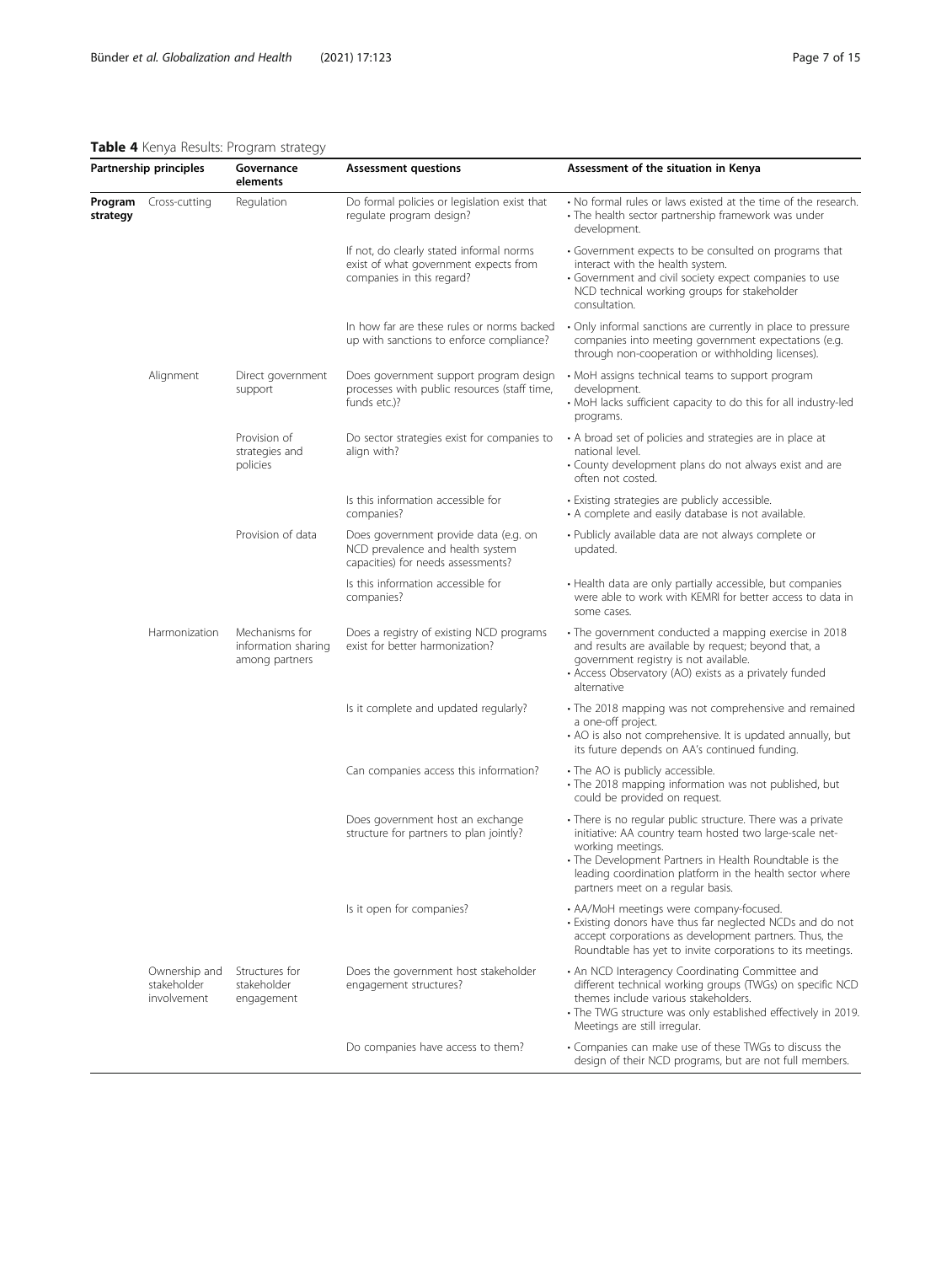representatives of the national government clearly stated their demands for strong government ownership, including expecting to be consulted on any corporate activities that are linked to the health system. One industry representative recognized this:

"We strongly engaged with the NCD department in the Ministry of Health. Together we came up with a good approach. They were of the mindset of wanting to work with pharma in improving NCD care. Their only request was to not create parallel health systems and align well. If we kept them informed about anything we did, they would be happy to work alongside us." (Interview #31, industry representative)

As the quote alludes to, technical experts in the public sector explicitly demanded that companies developed programs that aligned with local priorities and systems. Since companies often rely on the public health infrastructure for the implementation of their programs or need to cooperate with regulatory bodies, the government has leverage opportunities to pressure the companies to meet its expectations.

However, the degree of government representatives' insistence on its norms can vary on a case-by-case basis. According to other accounts, norms have at times been undermined. A civil society representative, for instance, asserted that high-level political leaders sometimes agree to companies' preferences before technical experts were consulted.

"Companies will not come and negotiate with the Ministry's NCD division. They go to a higher office. Then, the project is brought to you as an order from above. So, in as much as on the technical level you are able to give these inputs and set conditions for when you are coming to do a NCD project, this is the biggest challenge." (Interview #29, civil society representative)

Misalignments between corporate and public health interests have produced huge inefficiencies in programming. For example, in one case a company prohibited an NGO from using funds provided to screen for diabetes to also screen for cardiovascular conditions, as the company was only interested in diabetes. However, government and civil society were often hesitant to push companies on adhering to partnership principles, as they fear the loss of corporate support.

"So when they said, 'no these are our priorities at the moment, 'we had to make a decision and say, 'Okay, it's better to focus on something than nothing.' I think we just agreed to give in … It's just that we felt

that maybe if we asked for too much they might decide to go elsewhere." (Interview #44, civil society representative)

For companies that are willing to ensure the alignment of their programs with national priorities, a broad set of national policies and disease-specific strategies exist and are easily accessible. However, on the county level priorities are less clear. While county development plans broadly address the health sector, few counties have laid out specific plans related to NCDs. Moreover, interviewees reported that it is difficult to get access to reliable data on disease prevalence and health systems capacities, making it difficult to understand the needs. Publicly provided data are incomplete in many cases; in other counties, the data simply do not exist:

"The information system is also what we lack … we don't have a sufficient data registry on cancer that's national. So decisions are being made on emotional grounds." (Interview #21, civil society representative).

Still data availability is gradually improving, but some interviewees expressed concern that growing pressure to protect patient data more strictly might make it more difficult for non-state actors to access data in the future.

We need to point out that some companies voluntarily pushed for strong alignment of their programs with local priorities. One company for instance, invested time and resources into a bottom-up approach of developing a program improving cancer care. It invited stakeholders from different sectors for several meetings to discuss about priorities, intervention strategies and possible partners who now also lead and oversee the program's implementation. In some cases, such companies were also able to build on ad-hoc support from the government to achieve alignment. Interviewees reported that the national Ministry of Health assigned technical staff to help develop program strategies, for example by advising on the selection of counties in which to operate:

"We engaged with the Ministry of Health at high level who then cascaded it down and appointed a team to work with us." (Interview #16, industry representative).

The NCD division of the Ministry of Health has grown substantially; however, it still has limited human and financial resources when compared with other divisions in the Ministry. Thus, it could not assist the growing number of potential industry partners approaching it for support on an ad-hoc basis. In order to deal with limited resources, and to empower local stakeholders, the NCD division works closely with civil society organizations on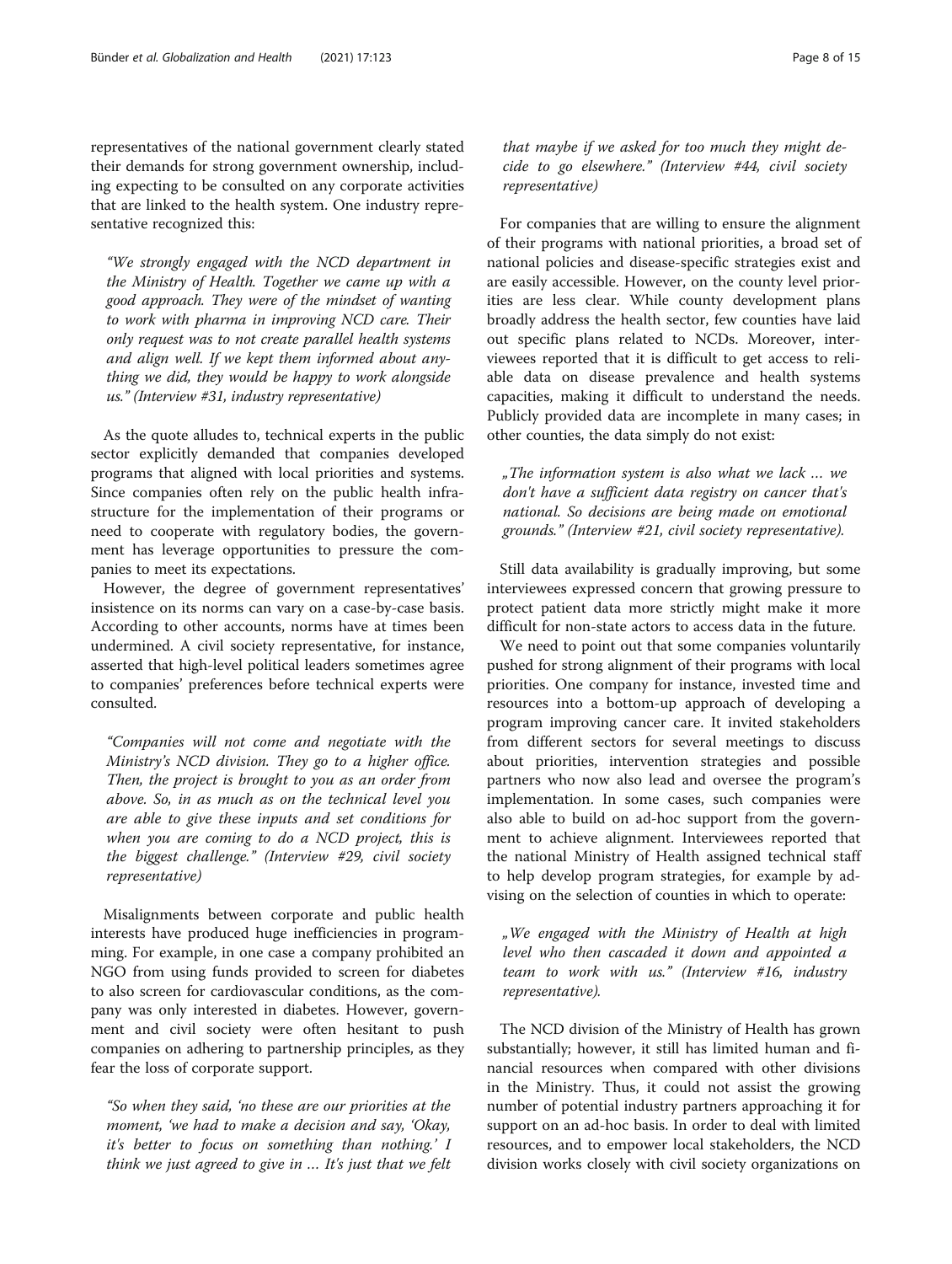governance of the sector. To this end, the NCD Strategy of 2015 proposed the creation of an NCD Interagency Coordinating Committee and various technical working groups (TWGs) on specific themes. Government representatives explained that companies are expected to submit their program ideas to the relevant TWG, thereby ensuring alignment and stakeholder involvement at the same time. However, the potential effectiveness of this structure has been undermined by budgetary constraints and frequent leadership changes in the Ministry of Health. While several TWGs have become operational, companies relied on their own networks for stakeholder engagement in previous years.

"We selected the key players that we worked with at the time. Yet I was not sure if we got all the right and necessary stakeholders back then. Since then we did a lot of rejigging." (Interview #31, industry representative)

The Kenyan government has regularly called on companies to invest more in harmonization among their initiatives—this represents another informal norm. Many interviewees including government representatives complained publicly about inefficiencies that result from companies' unwillingness to collaborate effectively.

Everyone wants exclusivity, but I say: "The other company came last week and had almost the same program as you. Since you are not competing would you be able to partner so we use the same platform?"(Public statement, government representative [[45\]](#page-14-0))

Despite its calls, the government provides only limited support for harmonization. For example, there is no public registry of ongoing programs addressing NCDs. This makes it harder for potential new partners to obtain an overview of which actors are already working, in which counties, and on what issues. Government representatives also mentioned that initiatives are sometimes launched without their knowledge, especially when partners either go to the county level or decide to fund NGO activitiesdirectly.

"I think that quite a number fall through the cracks and the Ministry also gets to know about them after private sector players have already engaged with the counties or facilities." (Interview #24, government representative)

In 2018, the national government and the international NGO PATH undertook a stakeholder mapping exercise that was supposed to be the foundation of a standing oversight platform. Several interviewees noted that this

effort missed many initiatives and has not been regularly updated. These gaps are partially remedied by the existence of the Access Observatory, a database of programs financed by Access Accelerated  $[46]$  $[46]$ . However, the information listed in the Observatory is neither detailed enough for harmonization at the county level, nor does it include non-corporate NCD programs. Moreover, several interviewees suggested that the platform is not wellknown among Kenyan stakeholders.

The government could improve harmonization by hosting regular joint planning forums with partners working on NCDs. We found a successful example of such a government-led multi-stakeholder NCD forum in the Kenyan cancer space – albeit without industry participation [[34\]](#page-13-0). The TWGs of the NCD Interagency Coordinating Committee are providing such a platform in some disease areas, too. The Kenyan government has also hosted several broad NCD stakeholder meetings with the support of Access Accelerated; however, according to interviewees the conferences did not incorporate joint planning or coordination exercises and mainly had a representative function.

"Understanding the dynamic and bringing people together, to have a conversation and to agree on the direction and on the implementation model—Access Accelerated currently has not done this very well. Everyone comes to the platform and showcases what they're doing differently and nothing is coordinated to exploit each other's strengths and competences."(Interview #1, industry representative)

Beyond government, international organizations and major donors meet regularly at the Development Partners in Health roundtable for the purpose of harmonizing their programs. However, the roundtable has not yet put NCDs on its agenda. Further, it does not recognize corporations as development partners. Thus, companies cannot participate in its meetings. Moreover, we have found that - in some counties - existing multistakeholder consortia are assuming the role of ensuring harmonization and alignment of industry-led NCD initiatives. For example, the Academic Model for Providing Healthcare (AMPATH), a strategic partnership between Moi University, Moi Teaching and Referral Hospital and a group of North American and European Universities led by University of Indiana originally known for its HIV programs, has helped multiple pharmaceutical companies to develop and implement NCD initiatives in line with local needs, as well as harmonizing their corporate partners' activities [\[30,](#page-13-0) [47\]](#page-14-0). Similarly, the "Blueprint for Innovative Healthcare Access" consortium of healthcare providers and NGOs tries to coordinate among multiple industry partners willing to launch NCD programs and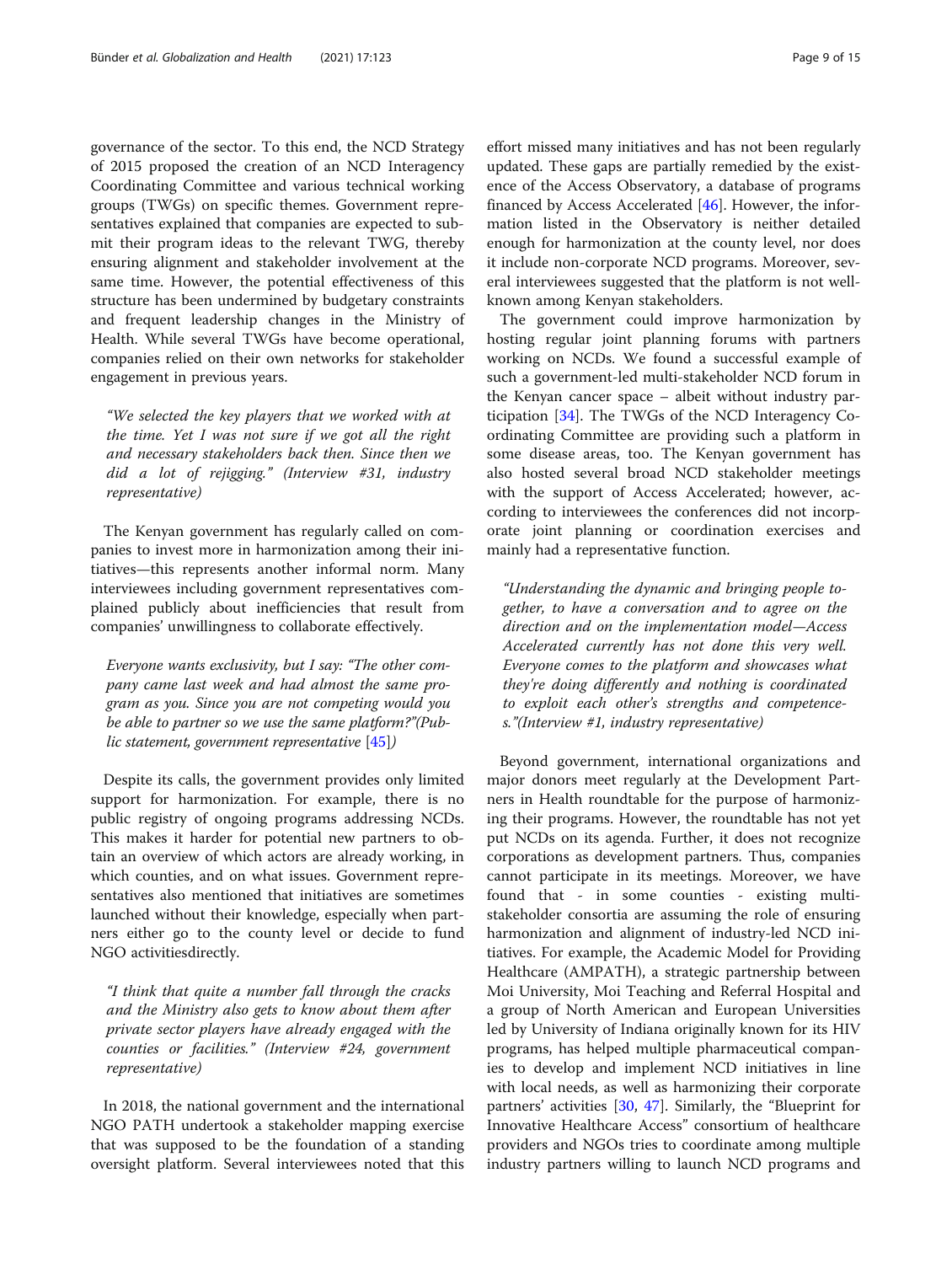points them to needs and gaps in the counties where it operates.

"We look for partners to come in and help with the gaps that we are experiencing." (Interview #34, civil society representative)

# Partnership principles in program implementation

As summarized in Table 5, we found no laws or rules regulate how corporate programs should govern the programs they implement. Interviewees said that the public sector does not strongly promote monitoring and evaluation frameworks, nor does it place a high priority on their development. Thus, there are also no informal norms that could nudge companies towards adherence to the principle of managing by results.

"The government did not give us clear requirements on reporting. There were some local standard things that local partners know and many were already collecting that information." (Interview #31, industry representative)

Programs that deliver health services, including screening, diagnosing or treating patients, are bound by local regulations to report on basic indicators - such as the number of cases of a specific disease treated - to the general Kenyan health information system. Yet, company representatives explained that the existing public health information system mostly captures output indicators. It is not sufficiently elaborate to inform a unified results framework that could guide outcome-oriented management for more complex NCD programs. To fill this gap, companies can draw on a repository of logic models and

the MoH, but no permanent structure exists.

| Partnership principles |                        | elements                | Governance Assessment questions                                                                                | Assessment of the situation in Kenya                                                                                                                                                                                                                                                                                                                                                                                                                       |  |
|------------------------|------------------------|-------------------------|----------------------------------------------------------------------------------------------------------------|------------------------------------------------------------------------------------------------------------------------------------------------------------------------------------------------------------------------------------------------------------------------------------------------------------------------------------------------------------------------------------------------------------------------------------------------------------|--|
| Program<br>governance  | Cross-cutting          | Regulation              | Do formal policies or legislation exist that<br>regulate program governance?                                   | • No rules exist addressing either internal accountability<br>structures for industry-led programs or in how and how<br>often they must report progress to the government.<br>• Only programs that use health service delivery strategies,<br>such as screening, diagnosing or treating patients, are<br>bound by local regulation to report on basic output<br>indicators to the Kenyan health information system.                                        |  |
|                        |                        |                         | If not, do clearly stated informal norms<br>exist of what government expects from<br>companies in this regard? | • Weak norms exist. The public sector does not push<br>strongly for M&E frameworks for programs and puts little<br>priority on their development.<br>• The only clear expectation is respect of government<br>ownership, as shown by informing and inviting<br>government representatives to events that relate to<br>public sector responsibilities.                                                                                                      |  |
|                        |                        |                         | In how far are these rules or norms<br>backed up with sanctions to enforce<br>compliance?                      | • There are informal sanctions in place.                                                                                                                                                                                                                                                                                                                                                                                                                   |  |
|                        | Managing by<br>results | Results<br>framework    | Does the government provide a unified<br>results framework that companies can<br>build on?                     | • The existing country-wide health information system is<br>not sufficient to quide the design of M&E frameworks.<br>• Access Observatory (AO) has a repository of logic models<br>and indicators for companies as a private alternative.                                                                                                                                                                                                                  |  |
|                        | Accountability         | Reporting<br>structures | Does the government provide a public<br>reporting framework where results can be<br>shared transparently?      | . No official platform exists for Kenya.<br>• AO allows companies to transparently report progress of<br>their programs but it is not widely known or used in<br>Kenya.                                                                                                                                                                                                                                                                                    |  |
|                        |                        | Government<br>oversight | Does government join governance<br>structures of corporate programs?                                           | · If invited, government representatives attend progress<br>review meetings or sit on governance boards of<br>programs.<br>• However, government participation may be limited by<br>staff capacities.                                                                                                                                                                                                                                                      |  |
|                        |                        | Review<br>meetings      | Does government host regular review<br>meetings where companies can report on<br>progress?                     | • A few platforms exist for stakeholder exchanges. Some<br>county-level governments organize regular stakeholder<br>meetings.<br>• The frequency and quality of county-level meetings vary.<br>• Companies are rarely actively involved in such meetings.<br>More often, companies are represented by their<br>implementing partners.<br>• Nationally, NCD-specific learning and exchange forums<br>have taken place twice, through AA in cooperation with |  |

Table 5 Kenya Results: Program governance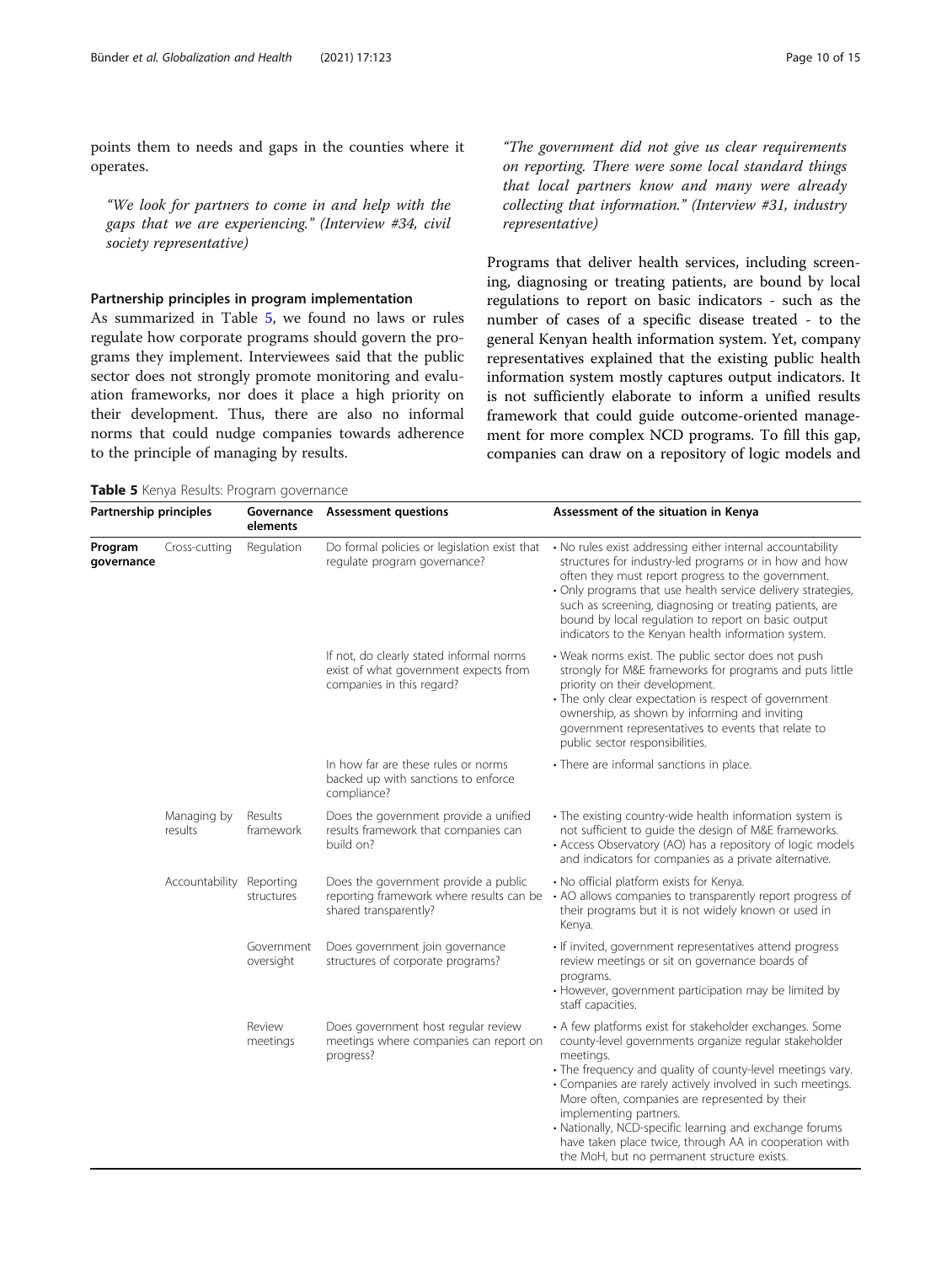indicators offered by the Access Observatory, but some have resorted to independently developing their own results management frameworks. Moreover, in some cases, prominent implementing partners, for example the previously mentioned AMPATH consortium in Western Kenya, may push companies to install ambitious monitoring and evaluation systems in their NCD initiatives [[47,](#page-14-0) [48\]](#page-14-0).

We identified very few norms, either formal or informal, regarding accountability. Government representatives stated in interviews that they wanted companies to respect their leadership and to inform them about and invite them to any activities related to the public sector, such as capacity development for public sector health workers or the dissemination of health management guidelines.

"We do it in partnership with them. We would be very cross with them when they did the training without our involvement." (Interview #24, government representative)

Beyond that, however, there seemed to be no expectations regarding reporting modalities, transparency, or involving government and stakeholders in decisionmaking and oversight bodies. If invited by companies, government representatives agreed to join oversight or advisory bodies of programs with formal governance structures. However, government representatives explained that they do not have the capacity to be closely involved in individually monitoring all industry-led programs.

"In terms of government monitoring, it is not an organized space. But it can only happen if there are functional technical working groups. Now there is the National Cancer Institute, but it is yet to be fully commissioned." (Interview #21, civil society representative)

Neither national nor county governments offer many supportive structures for companies proactively seeking to ensure accountability. No public reporting platform exists that companies could use to share their results and create transparency. Thus far, companies aiming to be publicly accountable use either the Access Observatory or their own websites for that purpose. However, most of the Kenyan stakeholders interviewed reported that they rarely used these channels to inform themselves about companies' activities. Accountability could also be supported through regular progress review meetings with local stakeholders. However, these opportunities remain very limited. Some county governments do organize regular stakeholder meetings on health or even specifically on NCDs, during which implementing partners report on their activities and results. However, the frequency and quality of these forums varies widely from county to county.

"In some counties, like in Kericho, the county calls meetings. Probably because of this one guy at a hospital who was really enthusiastic about the program. He made sure we had a quarterly meeting for a World Diabetes Foundation program. Very rigid quarterly meetings. They are important. Some counties do it, others don't." (Interview #23, civil society representative)

These meetings are supposed to take place in each county on a regular basis as part of the general health governance system, but county governments generally depend on donor funding to support them. Moreover, the pharmaceutical companies are rarely actively involved, although they may be represented by their implementing partners. In some counties, interviewees were unaware of the corporate involvement in local NCD programs, as they only dealt with implementing partners that did not actively disclose their corporate funding.

"When we started the program, the company was not part of it. All I knew is that of course this NGO has some heavy funding and maybe they were looking for counties where they could work. They never told me where their funding was coming from." (Interview #40, county government representative)

On the national level, NCD-specific learning and exchange forums involving corporations have taken place irregularly. In 2018 and 2019, national forums were hosted by the Ministry of Health in collaboration with the NCD Alliance Kenya, funded by Access Accelerated. Previous meetings also depended on donor funding preventing those meetings to function as an independent and regular accountability structure. With the outbreak of the COVID-19 pandemic, national NCD forums have been interrupted.

# **Discussion**

Our study examined how Kenya is approaching the challenge of governing industry-led NCD initiatives. We seek to contribute to an understanding of how countries can assure that industry-led public health initiatives adhere to partnership principles and become an effective development tool. Kenya provided an apt study setting given the large number of industry-led initiatives being implemented there.

We identified several governance features in use to steer industry-led programs in Kenya: Informal norms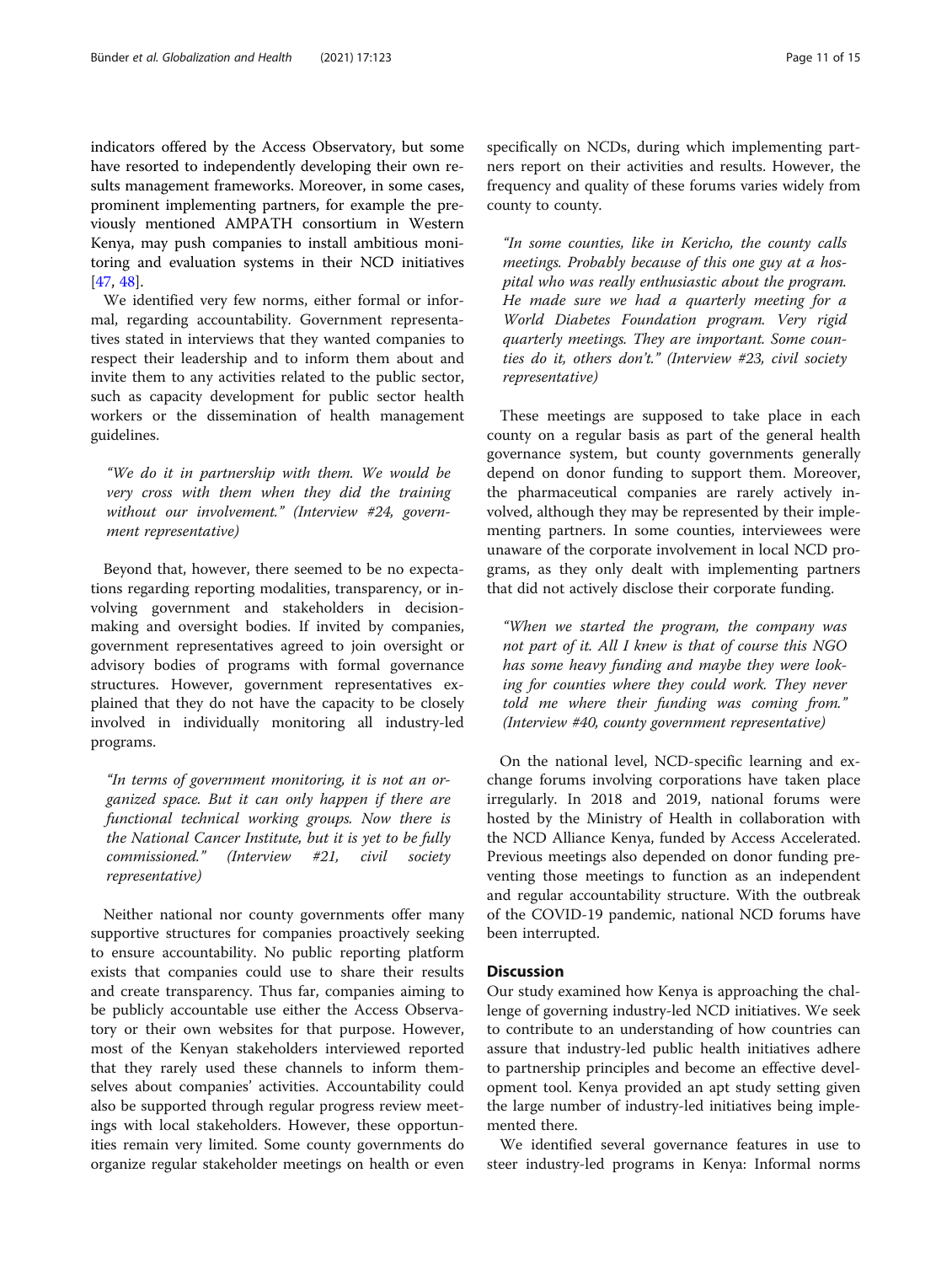exist to guide companies that intend to launch a NCD program. Structures, such as TWGs and stakeholder forums, are in place at the national level and in some counties—these can make it easier for companies to adhere to partnership principles while taking the onus off them to organize to convene stakeholders. This indicates that Kenya has already made important strides to address the challenges related to involving the industry in its NCD response. Once finalized, the Kenya Health Sector Partnership and Coordination Framework currently in development will provide additional tools to further strengthen the governing of industry-led initiatives [\[41](#page-14-0)]. Another promising governance initiative that interviewees reported is underway is the government's effort to strengthen the NCD Interagency Coordinating Committee by tasking it with the implementation and governance of an upcoming National Strategy for Prevention and Control of NCDs 2021–2025 which is yet to be published. Other LMICs aiming to work more closely with the pharmaceutical industry in their NCD response may find Kenya's existing governance approaches informative.

However, many gaps still exist in Kenya's approach to governance of industry-led health programming. At a minimum, these gaps could undermine the effectiveness of industry-led programs in fully contributing to the country's NCD response. More problematically, they could have negative effects on the health system if poorly designed programs use up limited resources. The first gap is the lack of formal regulation or other official benchmarks to guide program strategies and governance. In the absence of formal guidance, companies can interpret partnership principles on a case-by-case basis and to their own advantage. Although the government has clear, if informal, expectations regarding alignment, harmonization, and ownership, no informal norms exist for accountability and results management. One possible explanation for this gap is a fear of government and civil society partners that regulation would deter companies from further investments in the NCD programs that are filling a need in Kenya. However, stakeholders may be underestimating the importance that the companies place on such programs, which form a key part of corporate non-market strategies by building up networks, improving corporate reputations, and creating an enabling environment for future commercial gains [[49](#page-14-0)]. As a future growth market for the pharmaceutical industry [\[50\]](#page-14-0), Kenya is highly relevant to many companies. Thus, we anticipate that companies would be likely to follow any regulations imposed—indeed, they might welcome more guidance on the government's expectations. Interviewees pointed to positive experiences in some other countries, notably Rwanda, where the government has been more proactive in steering and setting conditions for industry involvement.

Second, while the public sector is trying to expand enabling governance practices, many are not yet functioning well. The existing ad-hoc support for program design varies widely. Currently, the government, both nationally and in many counties, has not allocated resources to uphold and sufficiently finance permanent and robust structures that companies and other partners could utilize for better adherence to partnership principles. For example, stakeholder forums are supposed to be held regularly on the county level according to health governance regulations, but rarely take place. Instead, most enabling governance structures are currently provided by non-governmental actors, such as the accountability function of the Access Ob-servatory [[46\]](#page-14-0). Still, privately supported governance function could also only partially steer industry-led NCD initiatives. While important implementing partners such as AMPATH that work with multiple companies have leverage and expertise to shape strategy and implementation of corporate programs, these are only present in some counties or disease areas. National-level structures such as Access Accelerated and the Development Partners in Health roundtable are missing opportunities to promote harmonization. It is notable that while the traditional donors for health are not significantly supporting NCD interventions, they are also not coordinating or harmonizing with the industry players that are filling that gap.

Third, we want to specifically highlight the limited availability of epidemiological and health service data as a cross-cutting factor undermining coordination among stakeholders—this is a challenge that extends beyond just governing industry-led programs. Building up data repositories has been a factor for success in other areas of global health. For example, national governments have closely coordinated with external agencies to expand data collection and use in, for example, both HIV  $[51]$  $[51]$  and malnutrition  $[52]$  $[52]$ . Expanding collection of and access to data will also be a key element for better governance of the NCD sphere.

Many interviewees recognized the existing gaps in regulating and enabling governance and expressed support for closing them. Kenya has a window of opportunity to use this current stakeholder support to develop and implement stronger governance of industry-led public health programs. Traditional development donors could play a more active role by supporting Kenya and other countries on this path, for instance by contributing to ongoing efforts around the UN Sustainable Development Goals (SDG) Partnership Platform [\[53\]](#page-14-0). For such efforts to succeed, companies must be willing to cooperate and stop circumventing established processes, for example by using ties to high-level political leaders who make exceptions for them [[54](#page-14-0)].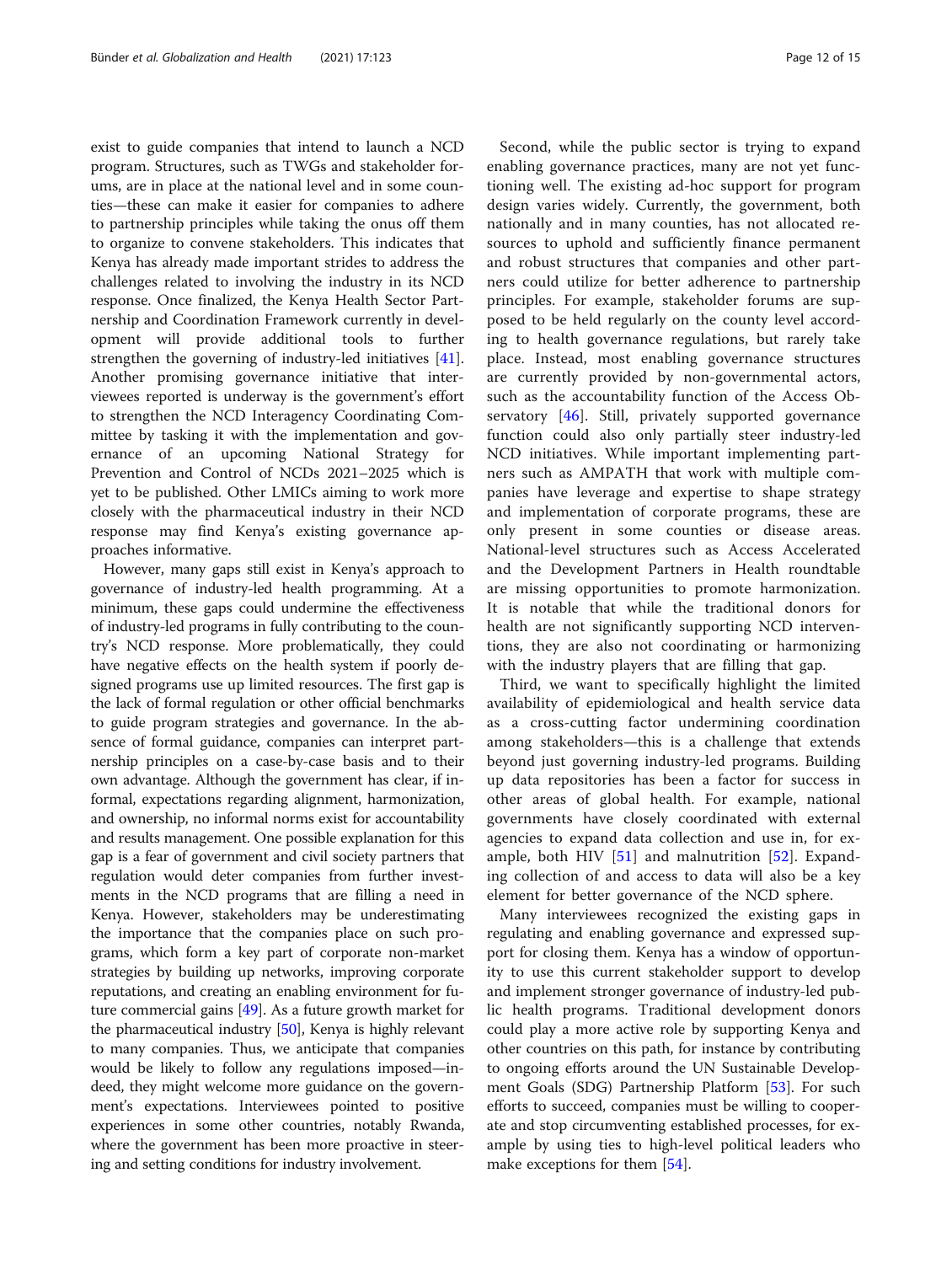In addition to making recommendations specific to the Kenyan NCD context, this paper presents a tool for assessing national governance of other industry-led public health programs. While many scholars have argued for better governance of private sector involvement in public health, these calls lack specificity about what they imply for countries [[22](#page-13-0), [55\]](#page-14-0). Similarly, previous work analyzing country-level implementation of the Paris Declaration has ignored the roles of corporations as development partners [[56\]](#page-14-0), while focusing on specific aspects such as donor coordination [\[57](#page-14-0)]. While we developed the assessment tool for the case of pharmaceutical industry-led NCD programs, it could easily be adapted for use either in other sectors in public health or with other industries.

# Limitations

Our assessment tool sought to integrate principles of aid effectiveness with perspectives on governance of corporate initiatives in a new way. Therefore, we could not adopt an existing validated framework. We do not claim that the proposed framework and tool are complete. Instead, we propose this tool as a starting point for further use, discussion, and development. For example, we focused only on how industry-led programs can be governed for effectiveness. Governance processes might also address other concerns, such as how to decide the degree to which a national health system is willing to work with industry-led programs in the first place.

The application of our assessment tool to the Kenyan NCD context was limited by the available data. As the local governance system is dynamic, official documents were often outdated or incomplete. Thus, we had to draw on interview accounts to expand the picture. While we tried to triangulate insights across interviews and by feeding preliminary results back to experts, we might have missed some relevant information.

# Conclusion

This paper presented an assessment tool to study how a country governs pharmaceutical industry-led public health programs, which are growing in number—especially in LMICs. By using the tool to examine the case of the Kenyan NCD response, we generated insight into how normative calls for stronger country-level governance are being implemented. Other countries with growing pharmaceutical companies' involvement in their NCD response may learn from Kenya about formulating clear rules of engagement and creating a supportive environment. For Kenya, these findings could contribute to the forthcoming health partnership framework and implementation of the new strategy for prevention and control of NCDs2021–2025.

The study highlights that LMIC governments face multiple challenges in developing and implementing comprehensive and functioning governance systems that can regulate and steer industry-led programs in public health. If traditional donors continue to provide only limited support to address NCDs, and as corporations become more active in working towards the SDGs, countries require support to strengthen the regulatory and enabling structures that can assure that industry-led programs become an effective development tool.

#### Acknowledgements

The authors would like to thank all interviewees for taking the time to provide us with such useful contributions and insights. Particular thanks for their comments and edits on the manuscript go to Elizabeth Wala, David Makumi, and Jordan Javis. TB also thanks Professor Johanna Mair for feedback and guidance throughout this project.

#### Authors' contributions

TB conceived the study, collected, and analyzed data, and developed the manuscript. VW advised on the study design and methods, provided contacts for some of the interviewees, contributed to developing the analytical framework, and provided significant guidance and editing. CK provided expert background knowledge on NCD governance in Kenya, supported the analysis, and edited. All authors read and approved the final manuscript.

#### Authors' information

TB has a Master's in Public Policy from the Hertie School in Berlin, Germany. He is a doctoral candidate in governance at the school, studying the evolving role of the pharmaceutical industry in global health. TB previously worked in development cooperation on access to medicines with a focus on East Africa.

CK is a pharmacist by profession with a PhD in Medicinal Chemistry. She is Technical Advisor at NCDAK and a founder and current Medical Director of the Kenya Diabetes Management & Information Centre. CK also serves as a Member of the Kenyan NCD Child Task Force on Essential Medicines and contributes to NCD prevention, access to treatment and care, health system strengthening, research, advocacy, and policy development in the region. CK has previous experience in academia and research at Rhodes University (South Africa), University of Nairobi, United States International University-Africa and Kenya Medical Research Institute. She has also worked on drug regulation with the Pharmacy and Poisons Board, Ministry of Health, Kenya. VJW is Professor of Global Health at the Boston University School of Public Health, where she is also Director of the World Health Organization Collaborating Center in Pharmaceutical Policy. Her research focuses on health system strengthening and program evaluations of medicines access and utilization. Her areas of interest and expertise include the role of the private sector in promoting equitable access and efficient use of medicines in low- and middle-income countries, medicines price analysis, generic medicines policies and access to medicines for non-communicable diseases. Between 2014 and 2016 she was the Co-Chair of The Lancet Commission on Essential Medicine Policies, which published its report Essential Medicines for Universal Health Coverage in Fall 2016.

#### Funding

TB is funded by a doctoral scholarship of the Heinrich Böll Foundation. Open Access funding enabled and organized by Projekt DEAL.

#### Availability of data and materials

The datasets generated and/or analyzed during the current study are not publicly available to ensure privacy of interviewees. Access to anonymized interview transcripts and archival data is available from the corresponding author on reasonable request.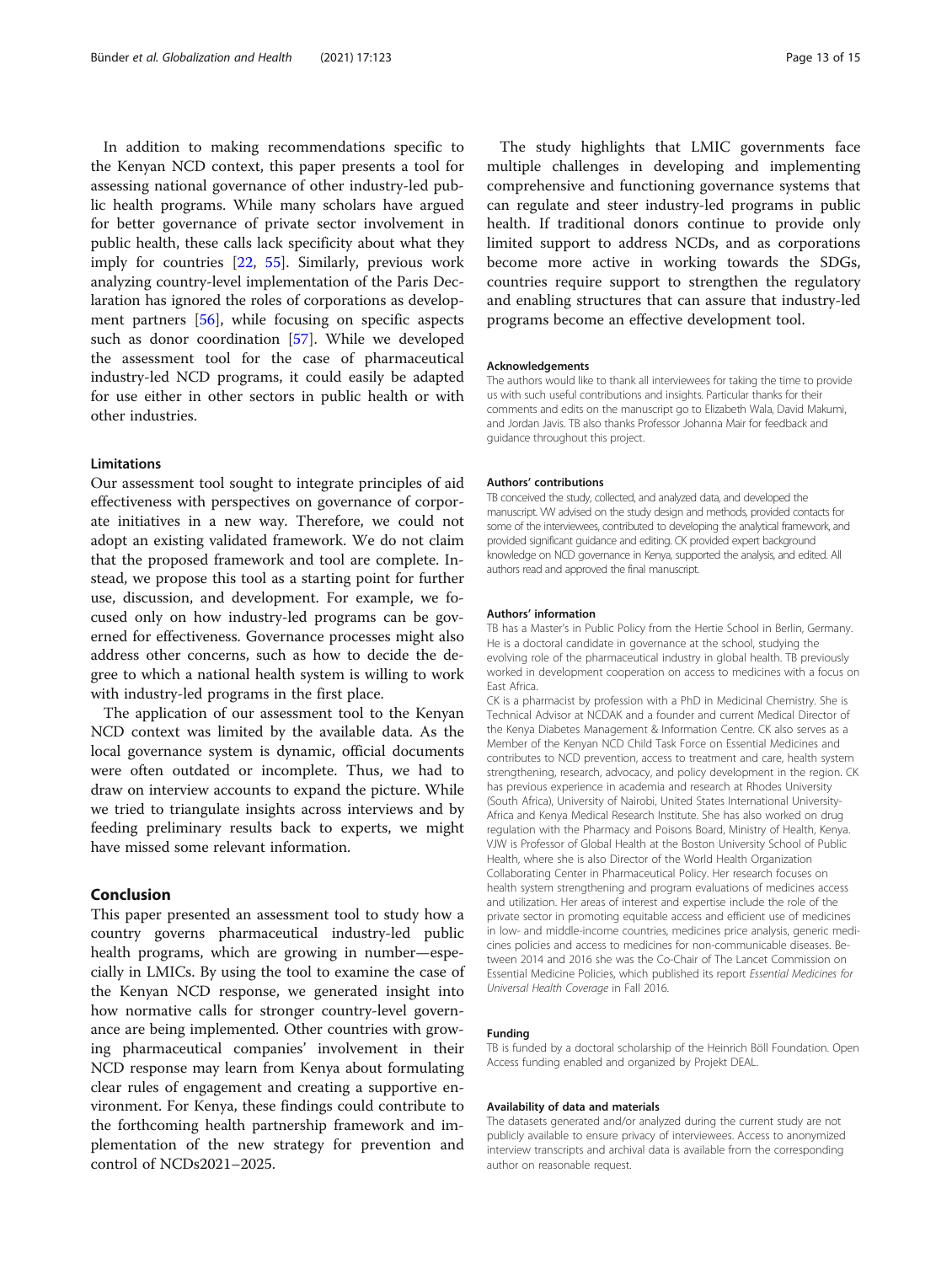# <span id="page-13-0"></span>Declarations

#### Ethics approval and consent to participate

We obtained the interviewees' consent to interviews and recordings following the directions given by the ethics review of Strathmore University's Institutional Review Board (SU-IERC0574/19). We have assured that all quotes of interviewees remain anonymous.

#### Consent for publication

n/a

#### Competing interests

Tobias Bünder [TB] does not declare any competing interests. Catherine Karekezi [CK] does not declare any competing interests. Veronika J. Wirtz [VJW] reports grants from Access Accelerated, Gilead Sciences, F. Hoffmann-La Roche, Sandoz International and Amgen outside the submitted work.

#### Author details

<sup>1</sup>Hertie School, Friedrichstraße 180, Berlin 10117, Germany. 2 Non-communicable Diseases Alliance Kenya (NCDAK), KMA Plaza Apartments, Block C Unit 5.2, Mara Road – Upper Hill, P. O Box 5337, Nairobi, Kenya. <sup>3</sup>Kenya Diabetes Management & Information Centre, Jadala Place, 2nd Floor Office 2.1, Ngong Lane, Ngong Road, P. O. Box 45099 -, Nairobi 00100, Kenya. <sup>4</sup> Department of Global Health, Boston University School of Public Health, 801 Massachusetts Avenue, Boston, MA 02118, USA.

# Received: 27 April 2021 Accepted: 13 October 2021 Published online: 20 October 2021

#### References

- 1. Blowfield M, Dolan CS. Business as a development agent: evidence of possibility and improbability. Third World Q. 2014;35(1):22–42. [https://doi.](https://doi.org/10.1080/01436597.2013.868982) [org/10.1080/01436597.2013.868982.](https://doi.org/10.1080/01436597.2013.868982)
- 2. Kolk A, van Tulder R. International business, corporate social responsibility and sustainable development. Int Bus Rev. 2010;19(2):119–25. [https://doi.](https://doi.org/10.1016/j.ibusrev.2009.12.003) [org/10.1016/j.ibusrev.2009.12.003](https://doi.org/10.1016/j.ibusrev.2009.12.003).
- 3. Crane A, Seitanidi MM. Social partnerships and responsible business: what, why and how? Soc. partnerships responsible bus. A res. Handb. London: Routledge; 2014.
- 4. United Nations. Transforming our world: the 2030 Agenda for Sustainable Development [Internet] 2015. Available from: [https://sustaina](https://sustainabledevelopment.un.org/post2015/transformingourworld) [bledevelopment.un.org/post2015/transformingourworld](https://sustainabledevelopment.un.org/post2015/transformingourworld)
- Kolk A, Kourula A, Pisani N. Multinational enterprises and the sustainable development goals: what do we know and how to proceed? Transnatl Corp. 2017;24:9–32.
- 6. Scheyvens R, Banks G, Hughes E. The Private Sector and the SDGs: The Need to Move Beyond 'Business as Usual'. Sustain Dev. 2016;24(6):371–82. <https://doi.org/10.1002/sd.1623>.
- 7. Selsky JW, Parker B. Cross-sector partnerships to address social issues: challenges to theory and practice. J Manage. 2005;31:849–73.
- United Nations Global Compact. Transforming partnerships for the SDGs. 2018; Available from: [https://www.unglobalcompact.org/docs/publications/](https://www.unglobalcompact.org/docs/publications/Transforming_Partnerships_for_the_SDGs.pdf) [Transforming\\_Partnerships\\_for\\_the\\_SDGs.pdf](https://www.unglobalcompact.org/docs/publications/Transforming_Partnerships_for_the_SDGs.pdf)
- Rockers PC, Wirtz VJ, Umeh CA, Swamy PM, Laing RO. Industry-led accessto-medicines initiatives in low- and middle-income countries: strategies and evidence. Health Aff. 2017;36(4):706–13. [https://doi.org/10.1377/hlthaff.201](https://doi.org/10.1377/hlthaff.2016.1213) [6.1213.](https://doi.org/10.1377/hlthaff.2016.1213)
- 10. Allen LN. Financing national non-communicable disease responses. Glob Health Action. 2017;10(1):1–6. [https://doi.org/10.1080/16549716.2017.1326687.](https://doi.org/10.1080/16549716.2017.1326687)
- 11. Access to Medicine Foundation. Access to Medicine Index 2018 [Internet]. Amsterdam; 2018. Available from: <http://www.accesstomedicineindex.org/>
- 12. Nugent R. A chronology of global assistance funding for NCD. Glob Heart. 2016;11(4):371–4. [https://doi.org/10.1016/j.gheart.2016.10.027.](https://doi.org/10.1016/j.gheart.2016.10.027)
- 13. Blowfield ME, Dolan C. Fairtrade facts and fancies: what Kenyan Fairtrade tea tells us about business' role as development agent. J Bus Ethics. 2010; 93(S2):143–62. <https://doi.org/10.1007/s10551-010-0558-2>.
- 14. Frynas JG. The false developmental promise of corporate social responsibility: evidence from multinational oil companies. Int Aff. 2005;81(3): 17–9. <https://doi.org/10.1111/j.1468-2346.2005.00470.x>.
- 15. Vestergaard A, Murphy L, Morsing M, Langevang T. Cross-sector partnerships as Capitalism's new development agents: reconceiving impact as empowerment. Bus Soc [internet]. 2019, 2020:1–38. Available from: [https://doi.org/10.1177/0007650319845327.](https://doi.org/10.1177/0007650319845327)
- 16. Kolk A, Rivera-Santos M, Rufín C. Reviewing a decade of research on the "base/bottom of the pyramid" (BOP) concept. Bus Soc. 2014;53(3):338–77. [https://doi.org/10.1177/0007650312474928.](https://doi.org/10.1177/0007650312474928)
- 17. Collins T, Mikkelsen B, Axelrod S. Interact, engage or partner? Working with the private sector for the prevention and control of noncommunicable diseases. Cardiovasc Diagn Ther [Internet]. 2018;9 Available from: [http://cdt.a](http://cdt.amegroups.com/article/view/20806/23570) [megroups.com/article/view/20806/23570.](http://cdt.amegroups.com/article/view/20806/23570)
- 18. Nishtar S. Public-private "partnerships" in health a global call to action. Heal Res Policy Syst. 2004;2(1):1–7. <https://doi.org/10.1186/1478-4505-2-5>.
- 19. Richter J. Public-private partnerships for health: a trend with no alternatives? Development. 2004;47(2):43–8. [https://doi.org/10.1057/palgrave.](https://doi.org/10.1057/palgrave.development.1100043) [development.1100043.](https://doi.org/10.1057/palgrave.development.1100043)
- 20. Ruckert A, Labonté R. Public-private partnerships (ppps) in global health: the good, the bad and the ugly. Third World Q. 2014;35(9):1598–614. [https://doi.](https://doi.org/10.1080/01436597.2014.970870) [org/10.1080/01436597.2014.970870.](https://doi.org/10.1080/01436597.2014.970870)
- 21. WHO. Responding To Industry Initiatives To Increase Access To Medicines And Other Health Technologies In Countries [Internet]. 2017. Available from: <https://apps.who.int/medicinedocs/en/m/abstract/Js23358en/>
- 22. Clarke D, Doerr S, Hunter M, Schmets G, Paviza A. The private sector and universal health coverage. Bull World Health Organ. 2019;97(6):434–5. [https://doi.org/10.2471/BLT.18.225540.](https://doi.org/10.2471/BLT.18.225540)
- 23. OECD. The Paris Declaration on Aid Effectiveness and the Accra Agenda for Action [Internet]. 2008. Available from: [https://www.oecd.org/dac/](https://www.oecd.org/dac/effectiveness/parisdeclarationandaccraagendaforaction.htm) [effectiveness/parisdeclarationandaccraagendaforaction.htm](https://www.oecd.org/dac/effectiveness/parisdeclarationandaccraagendaforaction.htm)
- 24. Glösenberg A, Foster L, Carr S. Good intentions are not enough: applying best practices from humanitarian aid to evaluate corporate social responsibility. In: McWilliams A, Rupp DE, Siegel DS, Stahl GK, Waldman DA, editors. Oxford Handb Corp Soc Responsib. Oxford: Oxford University Press; 2019.
- 25. Holzscheiter A. International health partnership and IHP+. In: Hale T, Held D, editors. Handb Transnatl governance institutions Innov. Malden: Polity Press; 2011. p. 189–95.
- 26. UHC. Global compact for progress towards universal health coverage [Internet]. 2030:2018 Available from: [https://www.uhc2030.org/what-we-do/](https://www.uhc2030.org/what-we-do/working-better-together/global-compact/) [working-better-together/global-compact/](https://www.uhc2030.org/what-we-do/working-better-together/global-compact/).
- 27. Buse K, Harmer AM. Seven habits of highly effective global public-private health partnerships: practice and potential. Soc Sci Med. 2007;64(2):259–71. [https://doi.org/10.1016/j.socscimed.2006.09.001.](https://doi.org/10.1016/j.socscimed.2006.09.001)
- 28. Rockers PC, Reich MR, Kettler H, Wirtz VJ. Commitment to impact: strengthening measurement of industry-led access-to-medicines programs. Heal Syst Reform. 2018;4(3):188–93. [https://doi.org/10.1080/23288604.201](https://doi.org/10.1080/23288604.2018.1483710) [8.1483710](https://doi.org/10.1080/23288604.2018.1483710).
- 29. Umeh CA, Rockers PC, Laing RO, Wagh O, Wirtz VJ. Pharmaceutical industryled partnerships focused on addressing the global burden of noncommunicable diseases: a review of access Accelerated. Public Health. 2020; 181:73–9. <https://doi.org/10.1016/j.puhe.2019.12.008>.
- 30. Access Accelerated. Access Accelerated in action: key learnings in program design and implementation [internet]. 2019. Available from: [https://accessa](https://accessaccelerated.org/news-and-events/key-learnings-in-program-design-implementation/) [ccelerated.org/news-and-events/key-learnings-in-program-design](https://accessaccelerated.org/news-and-events/key-learnings-in-program-design-implementation/)[implementation/](https://accessaccelerated.org/news-and-events/key-learnings-in-program-design-implementation/)
- 31. Buse K, Walt G. Global public private partnerships: part I a new development in health? Bull World Health Organ. 2000;78(4):549–61.
- 32. Laing RO, Rockers PC, Umeh CA, Wirtz VJ. Access Observatory 2019 Report [Internet] 2019. Available from: [https://www.accessobservatory.org/annual](https://www.accessobservatory.org/annual-reports)[reports](https://www.accessobservatory.org/annual-reports)
- 33. Shiroya V, Neuhann F, Müller O, Deckert A. Challenges in policy reforms for non-communicable diseases: the case of diabetes in Kenya. Glob health action [internet]. 2019;12. Available from: [https://doi.org/10.1080/16549716.2](https://doi.org/10.1080/16549716.2019.1611243) [019.1611243](https://doi.org/10.1080/16549716.2019.1611243), 2019.
- 34. Morgan C, Cira M, Karagu A, Asirwa FC, Brand NR, Buchanan Lunsford N, et al. The Kenya cancer research and control stakeholder program: evaluating a bilateral partnership to strengthen national cancer efforts. J Cancer Policy. 2018;17:38–44. <https://doi.org/10.1016/j.jcpo.2017.03.012>.
- 35. Kenya Ministry of Health. Kenya National Strategy for the Prevention and Control of Noncommunicable Disease 2015–2020 [Internet]. 2015. Available from: [https://www.who.int/nmh/ncd-task-force/kenya-strategy-ncds-2015-2](https://www.who.int/nmh/ncd-task-force/kenya-strategy-ncds-2015-2020.pdf?ua=1) [020.pdf?ua=1](https://www.who.int/nmh/ncd-task-force/kenya-strategy-ncds-2015-2020.pdf?ua=1)